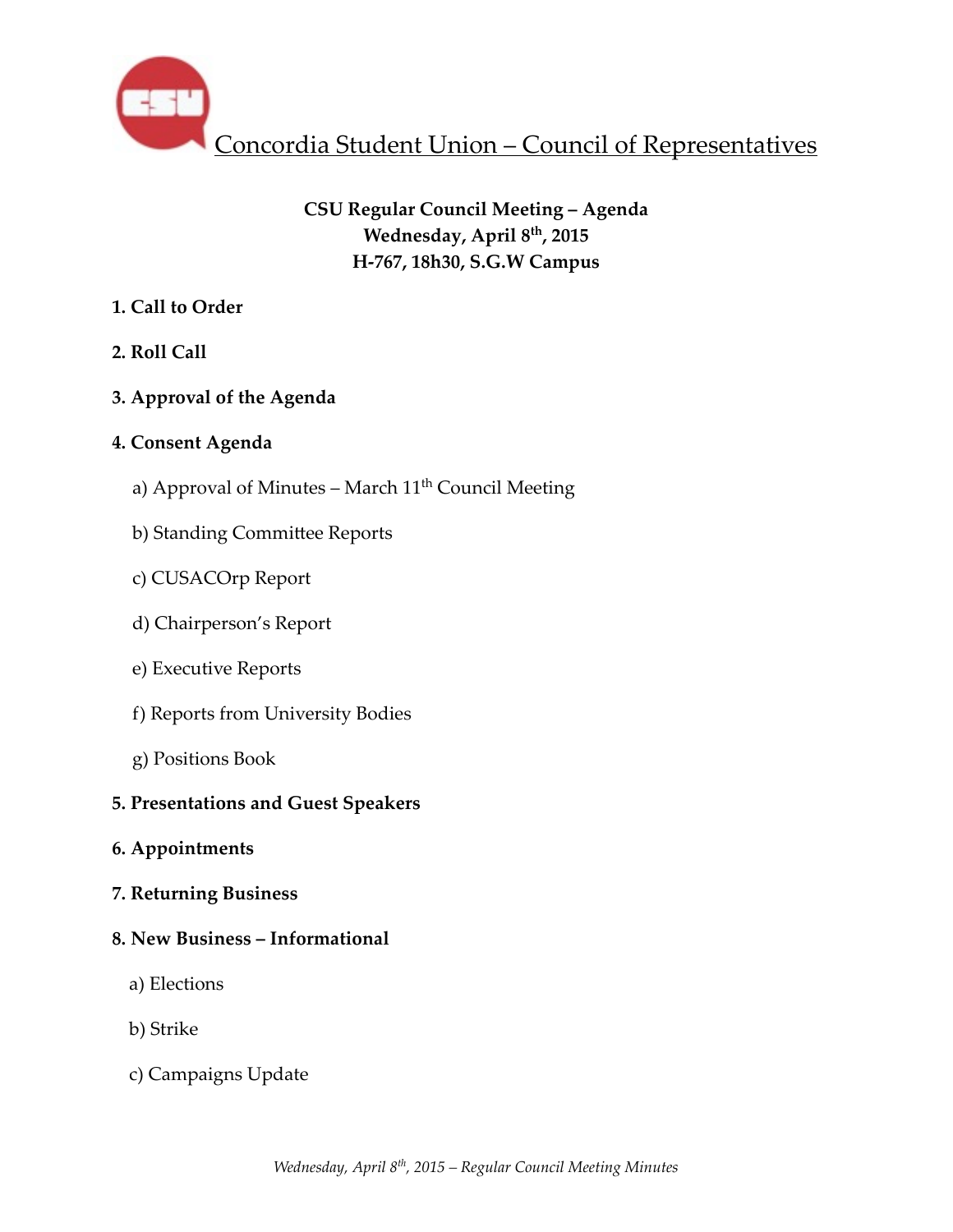

## **9. New Business – Substantive**

- a) Policy Committee Report (March 31<sup>st</sup>, 2015)
- b) Position Increasing Government Revenues
- c) Burritoville Project (Food-System SPF)
- d) Reggie's Project
- e) Proposal for Small 7th Floor Lounge Theatre
- f) Sexual Harassment/Safe Campus in Student Associations
- g) UQAM 9 Expulsions
- h) AGM
- **10. Question Period & Business Arising**
- **11. Announcements**
- **12. Adjournment**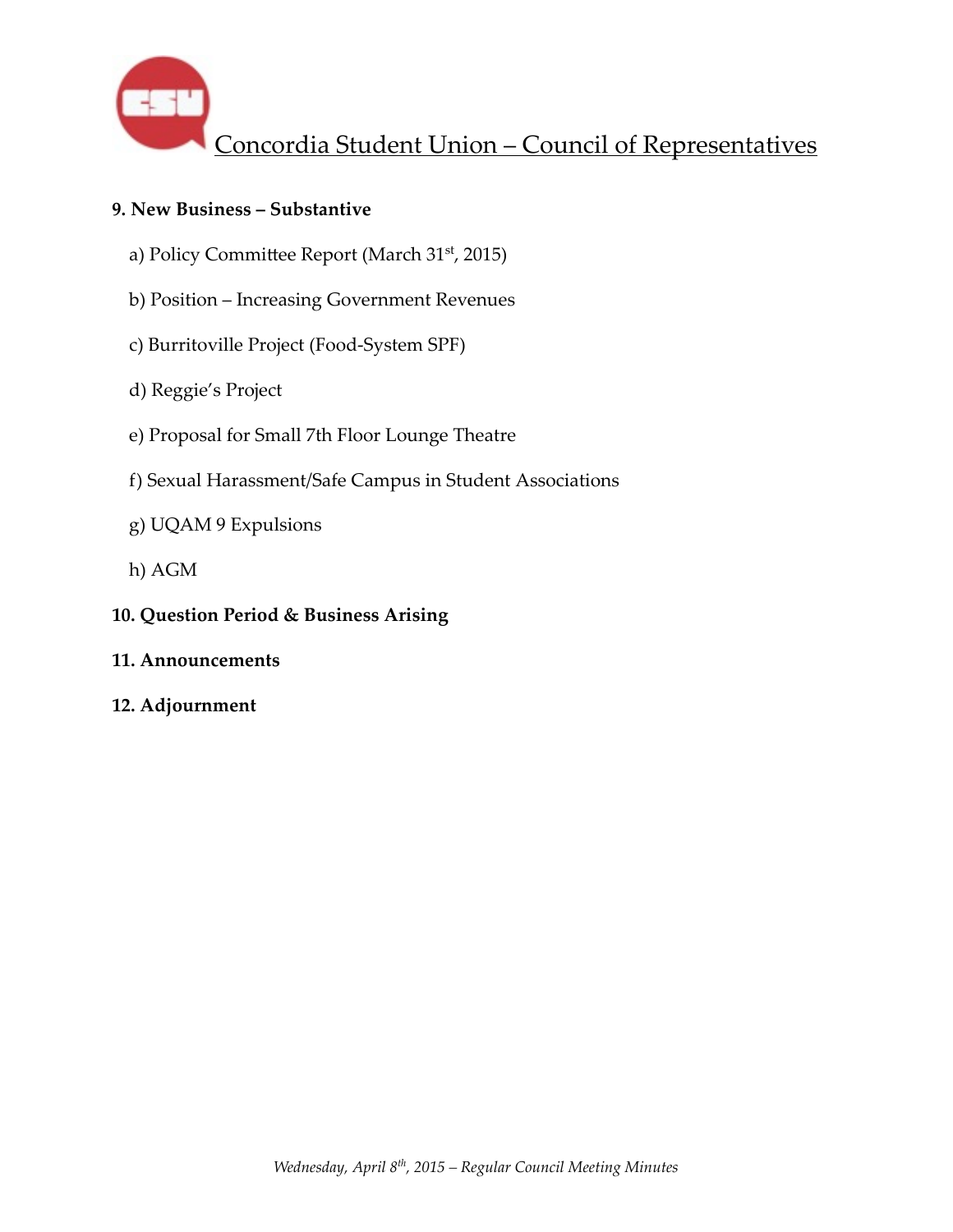

# **CSU Special Council Meeting – Minutes Wednesday, April 8th, 2015 H-767, 18h30, S.G.W Campus**

## **1. CALL TO ORDER**

Meeting is called to order at 18h43.

We would like to acknowledge that Concordia university is on the traditional territory of the Kanien'keha:ka (Ga-niyen-gé-haa-ga), a place which has long served as a site of meeting and exchange *amongst nations. Concordia recognizes, and respects the Kanien'keha:ka (Ga-niyen-gé-haa-ga)* as the *traditional custodians of the lands and waters on which we meet today.* 

## **2. ROLL CALL**

Executives present for the duration of the meeting were *Katherine Bellini* (VP Clubs & Internal Affairs), *Charles Bourassa* (VP Student Life), *Jessica Cabana* (VP Sustainability), *Anthony Garoufalis-Auger* (VP External Affairs & Mobilization), *Heather Nagy* (VP Finance), *Benjamin Prunty* (President), *Gabriel Velasco* (VP Loyola), and *Terry Wilkings* (VP Academic & Advocacy).

Councillors present for the duration of the meeting were *Gemma Acco* (Arts & Science), Jeremy *Blinkhorn*  (Fine Arts), *Emily Fisher*  (Arts & Science), *Faddy Kamel*  (ENCS), *Lucinda Marshall-Kisparissis*  (Arts & Science), *Marion Miller* (Fine Arts), *Nicholaos Mouzourakis* (ENCS), *Terry Ngala* (Independent), *Angelica Novielli* (Arts & Science), *MaThew Palynchuk* (Arts & Science), *Marcus Peters* (Arts & Science), Jason Poirier-Lavoie (Arts & Science), Thomas Radcliffe (Arts & Science), John Talbot (Arts & Science), Jeremy Tessier (Arts & Science), *Chloë Williams* (Arts & Science), and *Emma Wilson* (Fine Arts).

Councillors absent for the duration of the meeting granted reprieve were *Caroline Messier-Gémes* (JMSB) and *Taimur Tanoli* (JMSB).

Councillors absent for the duration of the meeting not granted reprieve were Marie Brière de la Hosseraye (Independent), Scott Carr (JMSB), Jenna Cocullo (Arts & Science), Michael Richardson (JMSB), James Tyler Vaccaro (Arts & Science) and Rami Yahia (ENCS).

**Chair**: I have received a few updates for resignations and excusals – I prepared a Chairpersons' Report regarding absences and requests for excusals which seems to have become a bit of a sticking point. Last Regular Council meeting, the most contentious issue was Roll Call. This is bit unusual and could be avoided with procedural clarity. Standing Regulations 60 through 66 clearly delineate this. I recommend that Council not stray from the Standing Regulations as best as they can. A reminder of the spirit of the Standing Regulations could help to inform this. In terms of resignations we have Maylen Cytryn and Vicky Rodgers. As far as requests for excusals go, we have two – **James** writes that he is unable to attend due to writing papers and he sends regrets to Council. The second form **Caroline** who cannot attend due to a funeral.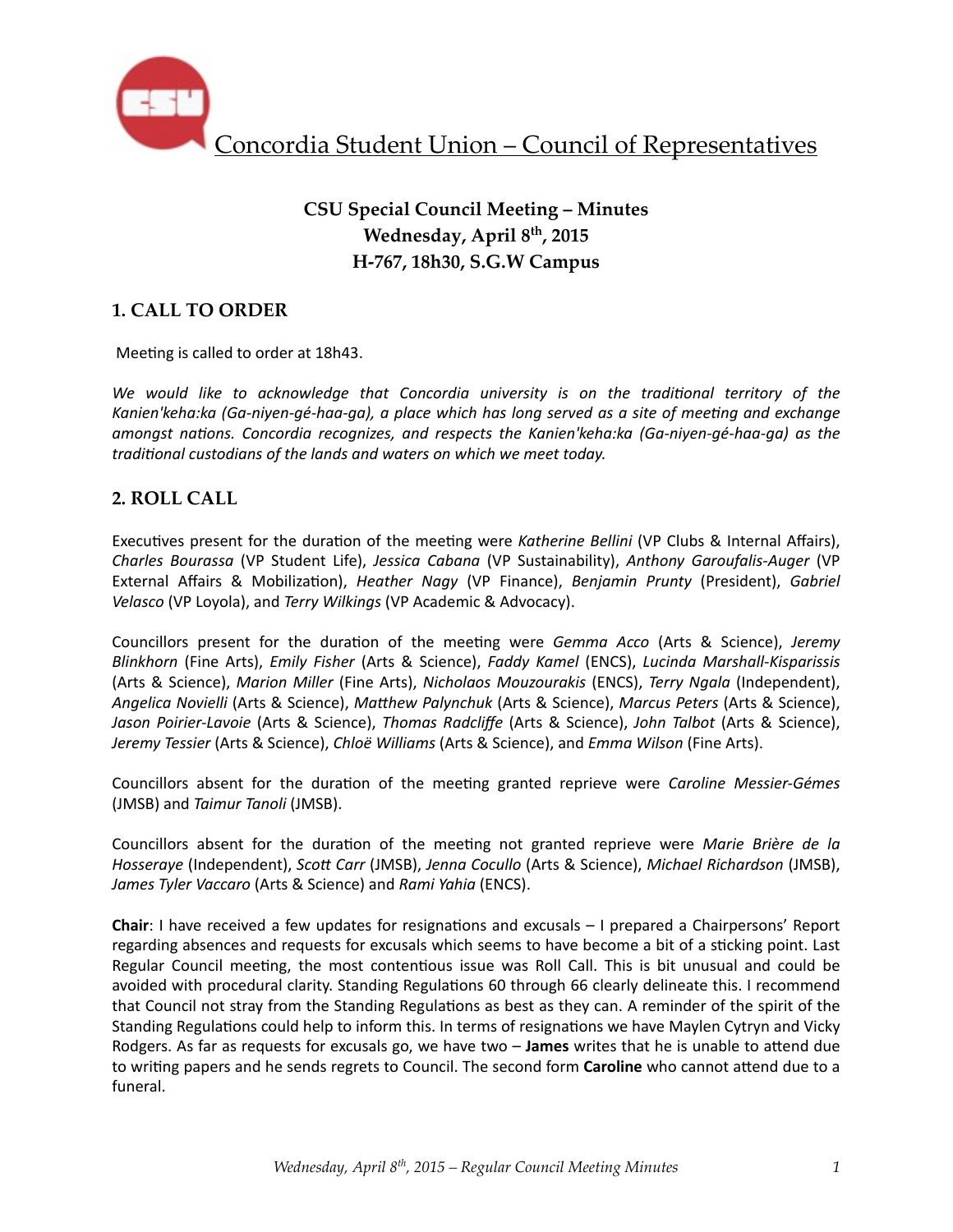

**Benjamin Prunty** moves to excuse **Caroline Messier-Gémes**. Seconded by Matthew Palynchuk.

**VOTE** In favour: 12 Opposed: 0 Abstentions: 0

*Motion carries.* 

## **3. APPROVAL OF THE AGENDA**

**Benjamin Prunty** moves to approve the late documentation which was sent out. Seconded by **Jason Poirier-Lavoie**. 

**Benjamin Prunty**: We have to approve it at the meeting so that it can be subject to deliberation at Council. 

**VOTE** In favour: 12 Opposed: 0 Abstentions: 0

*Motion carries.* 

**Anthony Garoufalis-Auger** moves to excuse the non-submission of the VP External & Mobilization Report and the External & Campaigns Committee Report, and to waive the penalty. Seconded by **Jason Poirier-Lavoie**. 

**Anthony Garoufalis-Auger**: I did not submit my VP External Report or Committee report. I can give an update afterwards about the External committee. The reason is that I started writing something and I totally forgot to finish it up and send it over. I realized in the last 24 hours and I have not had the time to get the last bit finished and sent over. That is my excuse for not submitted the documents. I am requesting an excusal and will give an update about what I have been doing.

**VOTE** In favour: 12 Opposed: 0 Abstentions: 0

*Motion carries.* 

**Benjamin Prunty** moves to add the point *g)* AGM to 9. New Business – Substantive.

**Gabriel Velasco** moves to remove 6. a) Judicial Board.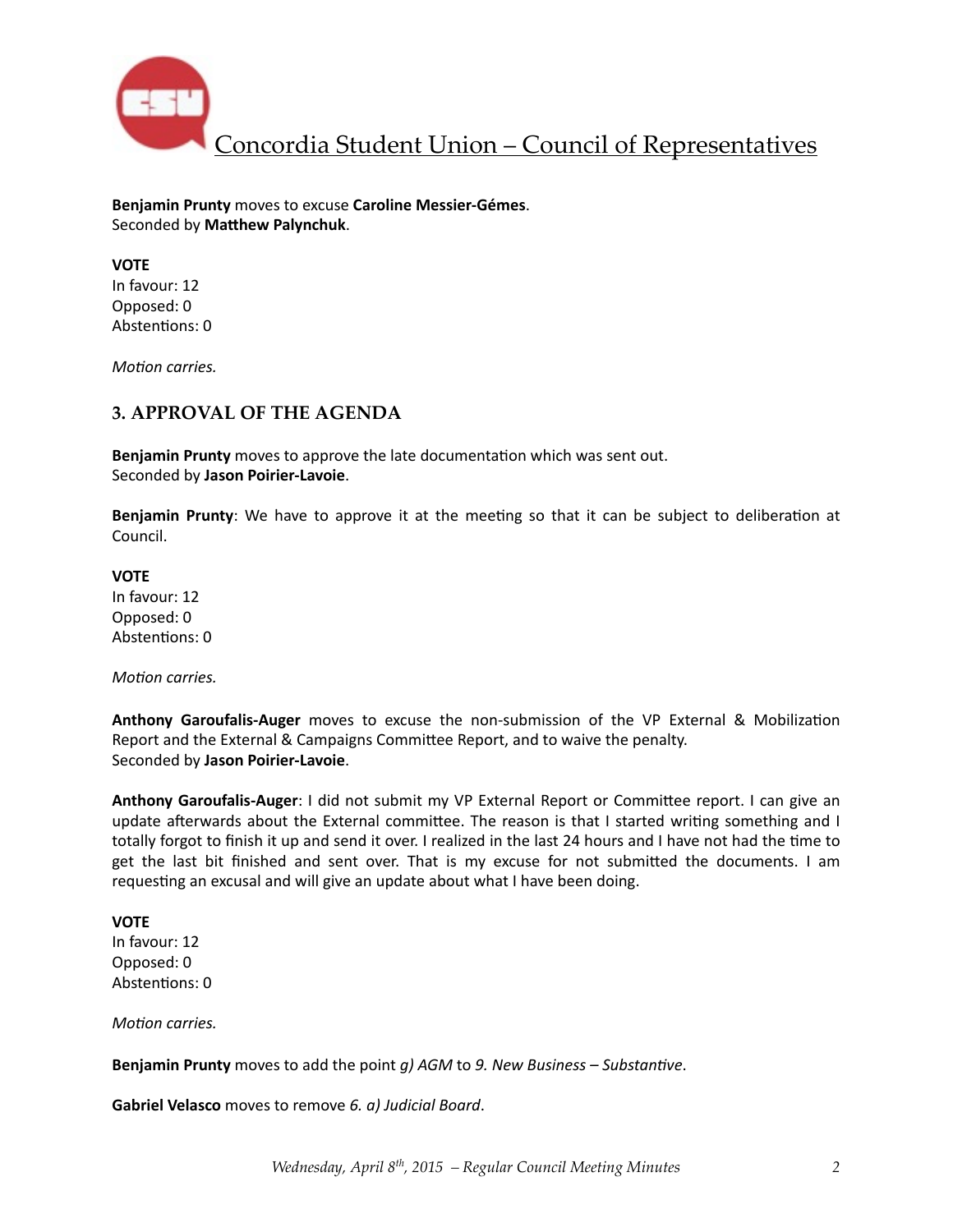

Terry Wilkings moves to pull *Policy Committee Report (March 31<sup>st</sup>, 2015)* from 4. Consent Agenda, to be placed under 9. New Business - Substantive.

Anthony Garoufalis-Auger moves to add *c)* Campaigns Update under 8. New Business – Informational.

**Lucy Marshall-Kiparissis** moves to approve the agenda as amended and all items under 4. Consent *Agenda*. 

Seconded by **Jason Poirier-Lavoie**. 

**VOTE** In favour: 13 Opposed: 0 Abstentions: 1

*Motion carries.* 

## **4. CONSENT AGENDA**

## **a) Approval of Minutes – March 11th Council Meeting**

**Ratified by consent.** 

### **b) Standing Committee Reports**

**Ratified by consent.** 

## **c) CUSACorp Report**

**Ratified by consent.** 

### **d) Chairperson's Report**

*Ratified by consent.* 

### **e) Executive Reports**

**Ratified by consent.** 

## **f) Reports from University Bodies**

**Ratified by consent.**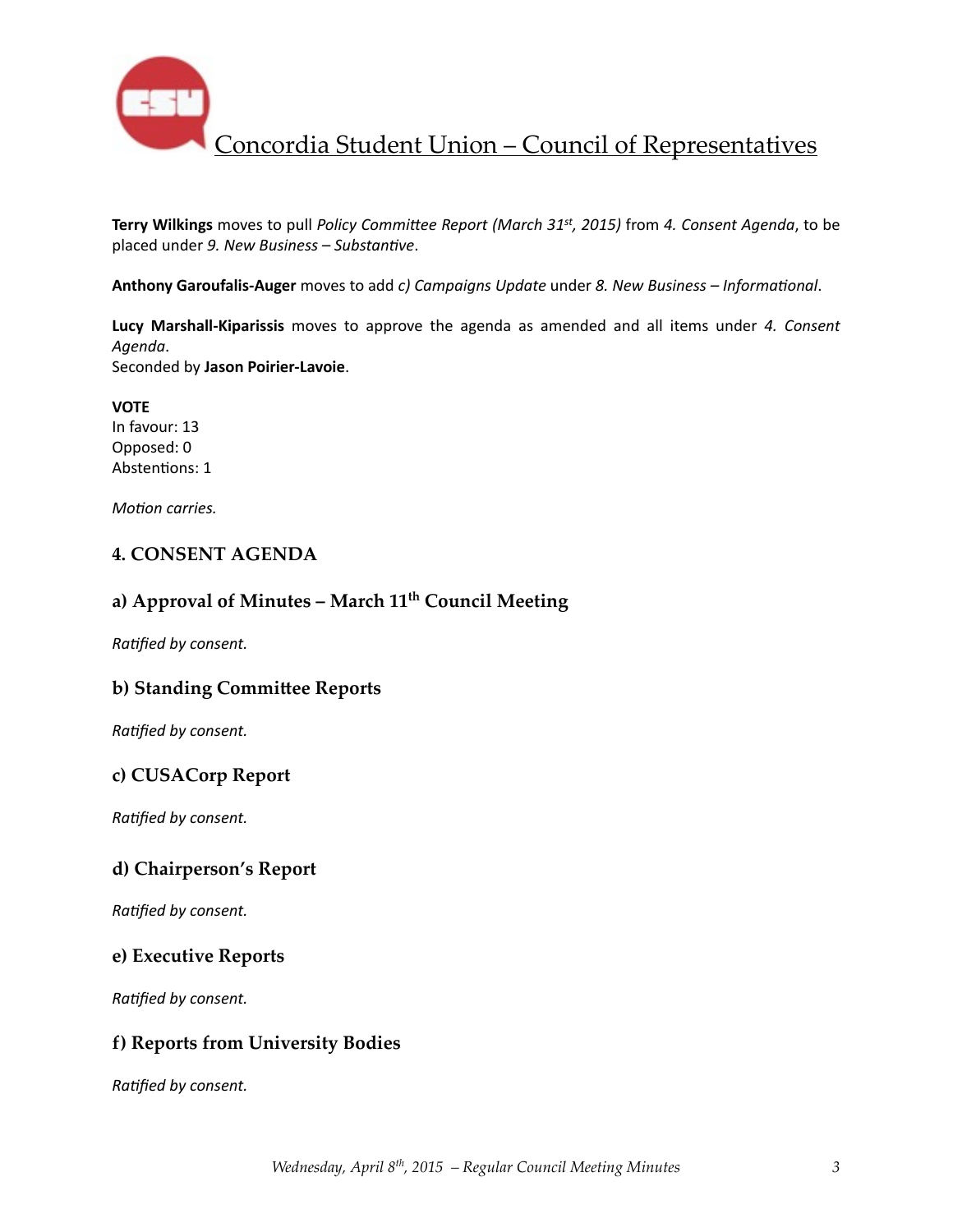

## **g) Positions Book**

**Ratified by consent.** 

## **5. PRESENTATIONS & GUEST SPEAKERS**

*No presentations or guest speakers at this meeting of Council.* 

## **6. APPOINTMENTS**

*No appointments were made at this meeting of Council.* 

## **7. RETURNING BUSINESS**

*No returning business was discussed at this meeting of Council.* 

## **8. NEW BUSINESS – INFORMATIONAL**

### **a) Elections**

**Benjamin Prunty**: I first wanted to congratulate the new people who have been elected – **Terry's** executive team, Marion and lots of councillors. This is really exciting. Besides that, all of the referendum questions relating to the major projects passed. The only one which did not pass was related to the Health and Dental fund. It is not a tragedy that this did not pass right now  $-$  when we passed Special Bylaw K, we reduced the admin fee so the total cost is \$7 per person less for the entire year, so we can maintain the current level of coverage just barely and have a small amount left over despite the question failing. It seems as though this question will need to be asked in the future, or the health and dental plan will have to be reduced. Besides that, I just wanted to have this in case people have questions. We are waiting on the CEO's report and will ratify this at the Annual General Meeting.

## **b) Strike**

**Benjamin Prunty**: I wrote quite a bit about this in my executive report. We are working with Solidarity Concordia to develop positions as long as they are in line with our we have a broad position in line with, such as budget cuts. This is a position we have been forwarding and is one I have been defending through the mandates derived from various associations' general assemblies  $(GAs)$  – their structure is the same as ours and a threat to their democratic process is a threat to ours. I have put myself on the front lines so that the union is with the individuals putting themselves on the front lines. We are sending a message to the university and anyone paying attention that if there is targeting of individual students upholding their mandates, we will be involved. This puts a lot more resources behind the students because we have way more resources than other people and to put ourselves alongside smaller associations is helpful. Besides that, I have put a lot of information in my report. This is still ongoing for certain departments. We will continue focusing on this pretty heavily to make sure that there are no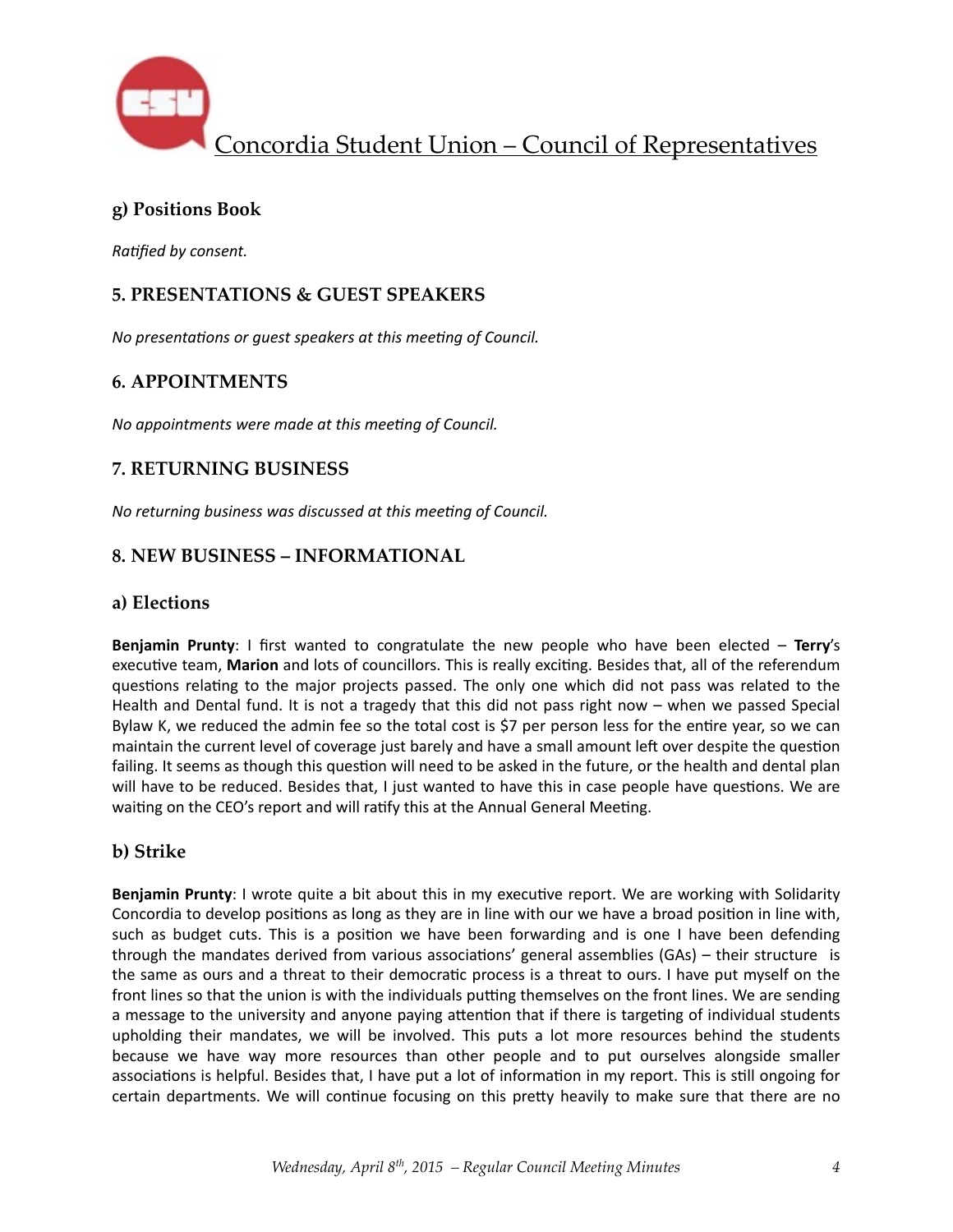

student casualties. I gave my number to students in case they want to contact me. Also, I went to the first round of GAs and I have a pretty good feeling of where these students are at too.

# **c) Campaigns Update**

**Anthony Garoufalis-Auger**: I am going to talk about what will be happening in the next few weeks and what has happened in the last couple of weeks  $-$  we are done our speakers series, we finished with Vandana Shiva and Dominic Champagne and the Yes Men. Vandana Shiva's event was completely packed and the Yes Men too. These were very very successful and topped off the events being held in H-110 for the year. Now we have another big event happening this weekend, the Act on Climate march. This is themed around the climate march and we are getting five (5) buses to drive Concordia students to Quebec City. There will be about 100 buses leaving from around Quebec and some from the rest of Canada to mach in Quebec City in the lead-up to the meeting with all the premiers of the provinces. That is going to be quite a big event and there have been so many requests for buses that we do not have enough buses to get all of the students who wanted to go. We will be able to pack five (5) buses. The GSA is renting buses along with the DSU, and McGill is renting some too, and we are all leaving Saturday. Let me know if you want to be on the waiting list to get as many people possible, especially from Council. Right after the demonstration we are renting a big auditorium to have a talk about hydrocarbons and fossil fuels. The groups working against these are coming in to talk about the next steps and heed the call to the United Nations to leave fossil fuels in the ground to avoid climate change. We are expecting 750-1000 people to attend this talk organized by the Coalition ECO – Étudiants contre les oléoducs. In the next two months they are organizing a speaking tour. There will be ten (10) to fifteen (15) CEGEPs and universities coming together to talk about the coalition, and the hydrocarbon projects in the province and singing up students for a training program at the end of May. It is around climate change and fossil fuels and we expect 200-400 students to talk about plan to for the next year. We are doing the work of getting as many people interested this year, then planning a campus tour and we are sending an email to register students for this camp to be well-versed in the human rights issues and public health issues and what we can do about them. We are getting ready for next year when there will be an increase in mobilization. Many strikes are not just about austerity but fossil fuels, the economy and the increase in tar sands activity. In Quebec, the province announced its intent to do shell gas fracking and extract oil off of the Gulf. More than fifteen (15) student associations from across Quebec have joined on and a couple votes are coming up this week - we are one of the larger groups working on fossil fuels and the like.

## **9. NEW BUSINESS – SUBSTANTIVE**

## a) Policy Committee Report (March 31<sup>st</sup>, 2015)

**Terry Wilkings**: I pulled this repot since changes were made to the Standing Regulations – it is best practice and I figured we would discuss these before adopting them. For the most part they are just housekeeping – the first change has to do with changing the recount margin of victory to when votes are less than fifty (50) apart to less than fifteen (15) for councillors. We found that fifty (50) in certain elections like by-elections is too large a margin and would force the CEO to re-count many of the candidates. The second change has to do with the elimination of the independent senator position. In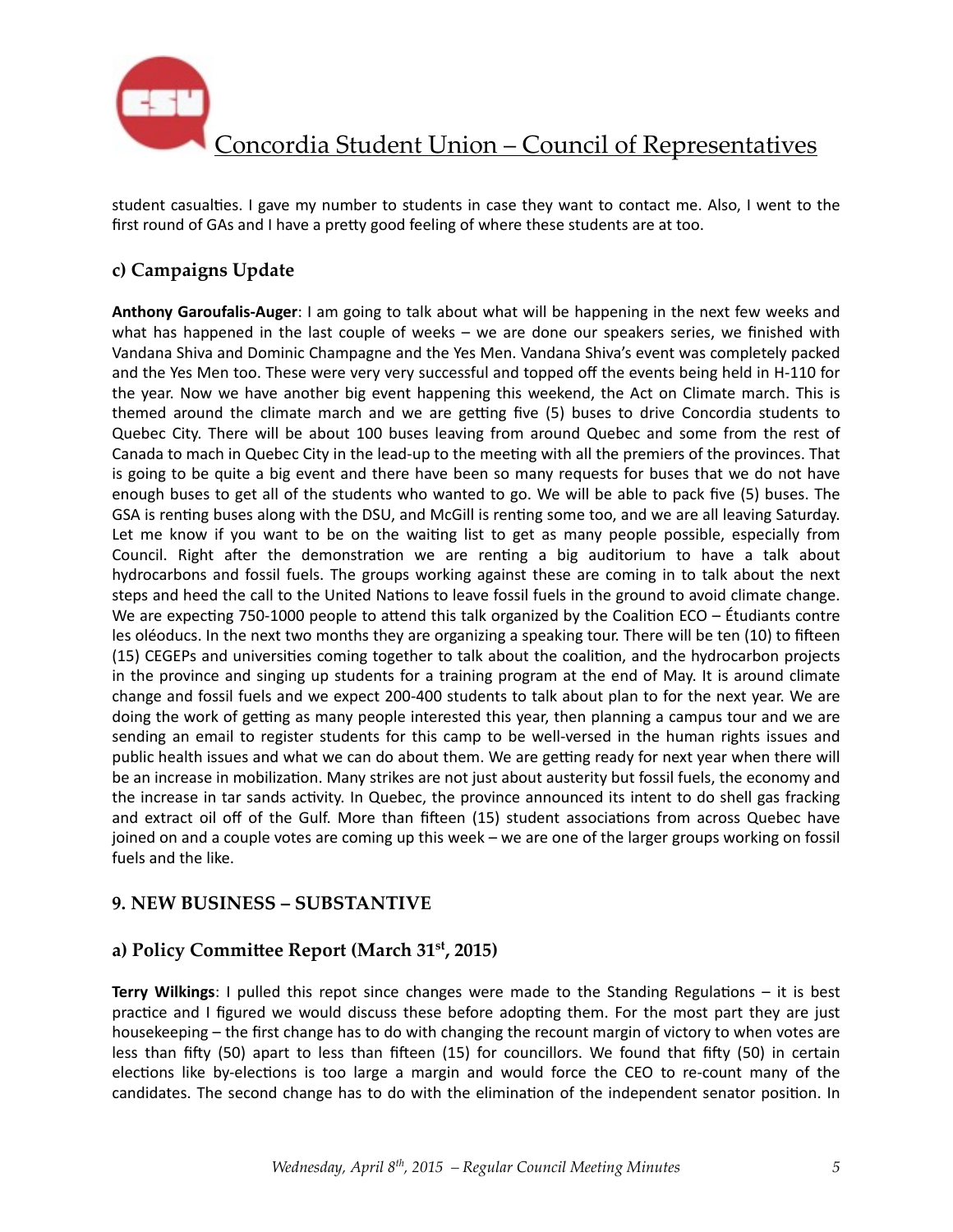

the past, I do not know why this was allowed, but the CSU had one member of each faculty including independents elected to Senate. However, in the Senate's bylaws, they do not allow this because they do not have a faculty dean and do not fit the structure. The CSU is the umbrella that represents these students, but in the capacity of being a Senator this does not work. We eliminated that and added an additional seat for the category appointed by Council. At the very start of our mandate, we made a wish list of general long-overdue housekeeping measures which should have been implemented and we have come to a time when we can start dealing with some of these. We eliminated the "miscellaneous book" in the CSU to make things less heavy in terms of the layers and categories. The book chapter about the annual retreat was put into Book I. It is very straightforward and detailed in the Policy Committee report.

**Jason Poirier-Lavoie**: Should a councillor wish to contribute or make amendments, would they have to address the Policy Committee?

**Terry Wilkings:** They would have to address the Policy Committee as this would be better than addressing a room full of forty people. If you want to sit in on the meeting, this is not a problem. When the documents get sent out, if there is something you would like to follow up with, contact the chair of the committee for them to provide you with more information.

**Jason Poirier-Lavoie**: On the last point, is there a limitation to the Policy Committee's power? Can Council review what is done by them?

**Terry Wilkings:** Usually we receive our mandates from Council. In the past we have had Council mandate the Policy Committee to review elements of the Standing Regulations and then report back to Council. Getting into the minutia of the Standing Regulations at this level of deliberations is ill-advised because there are specific individuals who are very key for wording and it is a better setting in committee to deal with this.

**Lucy Marshall-Kiparissis:** This process of having a Policy Committee report and bringing it to Council is quite fail-safe since nothing goes through without being reviewed. Like Terry said, this kind of work would get out of hand.

**Terry Wilkings** moves to approve the March 31<sup>st</sup>, 2015 Policy Committee report. Seconded by **Benjamin Prunty**. 

**VOTE** In favour: 15 Opposed: 0 Abstentions: 0

*Motion carries.* 

## **b) Position - Increasing Government Revenues**

**Terry Wilkings**: I drafted these positions because in the recent past, I have had the opportunity to speak with students  $-$  in discussing some of the positions adopted in referendum and some concerning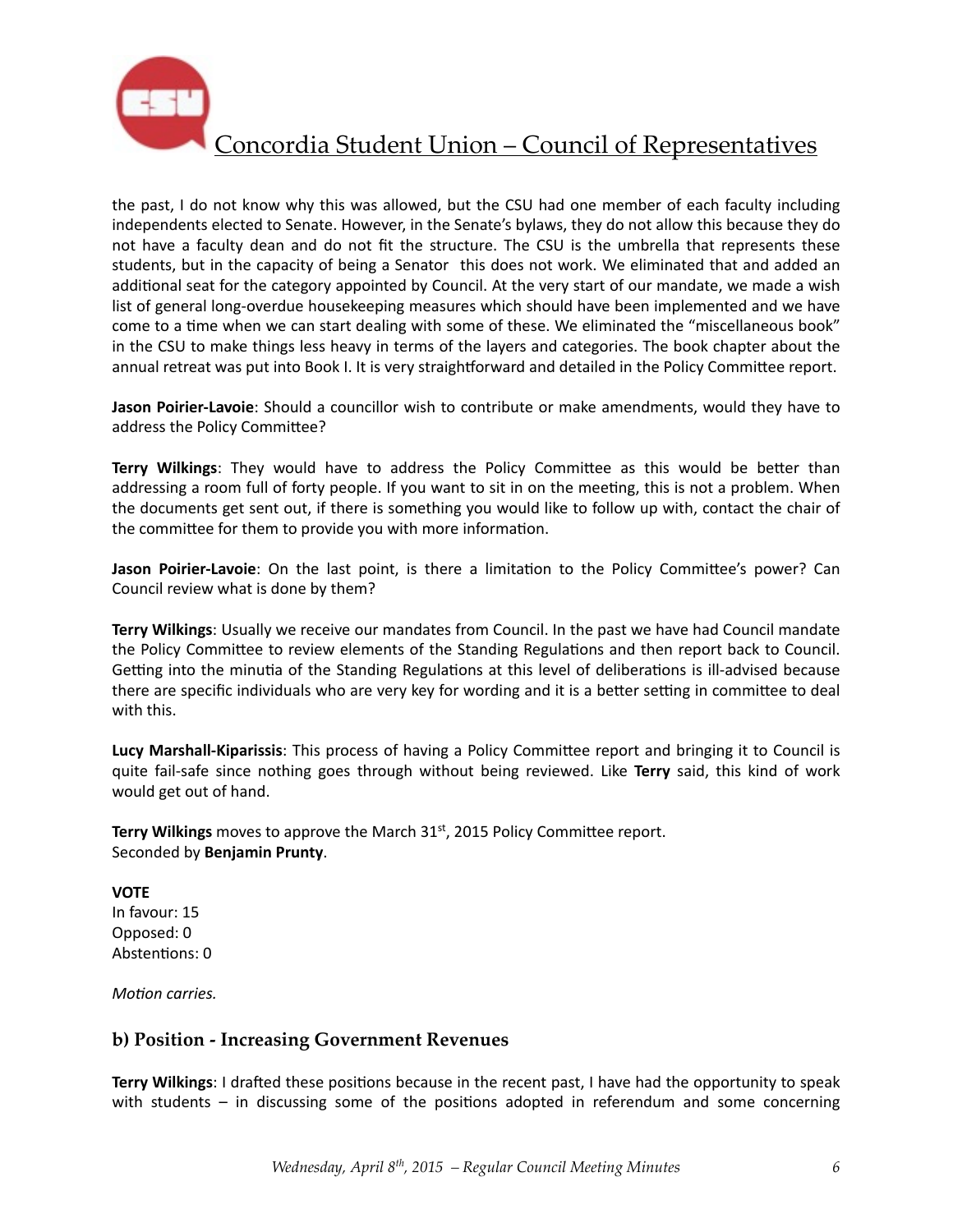

privatization of services in public sector by government, students were looking for more solutionoriented positions. As such, I feel that these two positions I have put forward represent a lot of what we would like to have concerning mandates given to us from student body: *Position 1* – Increase number of tax brackets – this could achieve a zero-deficit budget. The lifestyle lived by someone making \$150 000 is quite disparate from someone making \$1 million. *Position*  $2 -$  The CSU adopting a position against federal and provincial government subsidies to fossil fuel-related companies. What is taking place now is the government prioritizing where they put money – instead of hospitals, daycares and schools, they are giving lots of funds to exploitation-related industries. The motion uses examples like the Plan Nord and research extraction activity. The objective of the position is to raise government revenues as oppose to cutting services.

**Benjamin Prunty** moves to approve the position in support of increasing government revenues, in the following motion:

- WHEREAS, the CSU has a position against the privatization of public services that was recently adopted in the general election.
- WHEREAS, the CSU has a position against cuts to the academic sector, and public sector in general, that was adopted in the 2014 by-election in November.
- BE IT RESOLVED THAT the CSU adopt a position in favour of increasing the number of income tax brackets, in a progressive manner, to raise government revenues while reducing the amount of income tax being paid by the majority of the population.
- BE IT FURTHER RESOLVED THAT the CSU adopt a position in favour of removing Federal and Provincial government subsidies to the fossil fuel industry, and Plan Nord resource exploitation activity, as a method to increase government revenues.

Seconded by **Terry Wilkings**. 

**Terry Wilkings**: The reason it is checked twice in the Standing Regulations is because sometimes the wording of positions adopted can be interpreted in different ways

**Benjamin Prunty**: When we speak of increasing government revenues, this is not the only thing we can set our sights on, it is just one position.

**Marion Miller**: I would encourage us to support these motions – students do want to hear about concrete solutions and we did have a lot of support in terms of the questions run in the past two elections. It is a great step in terms of thinking how we can concretely back up these positions.

### **VOTE**

In favour: 14 Opposed: 0 Abstentions: 1 (Nicholaos)

*Motion carries.* 

## **c) Burritoville Project (Food-System SPF)**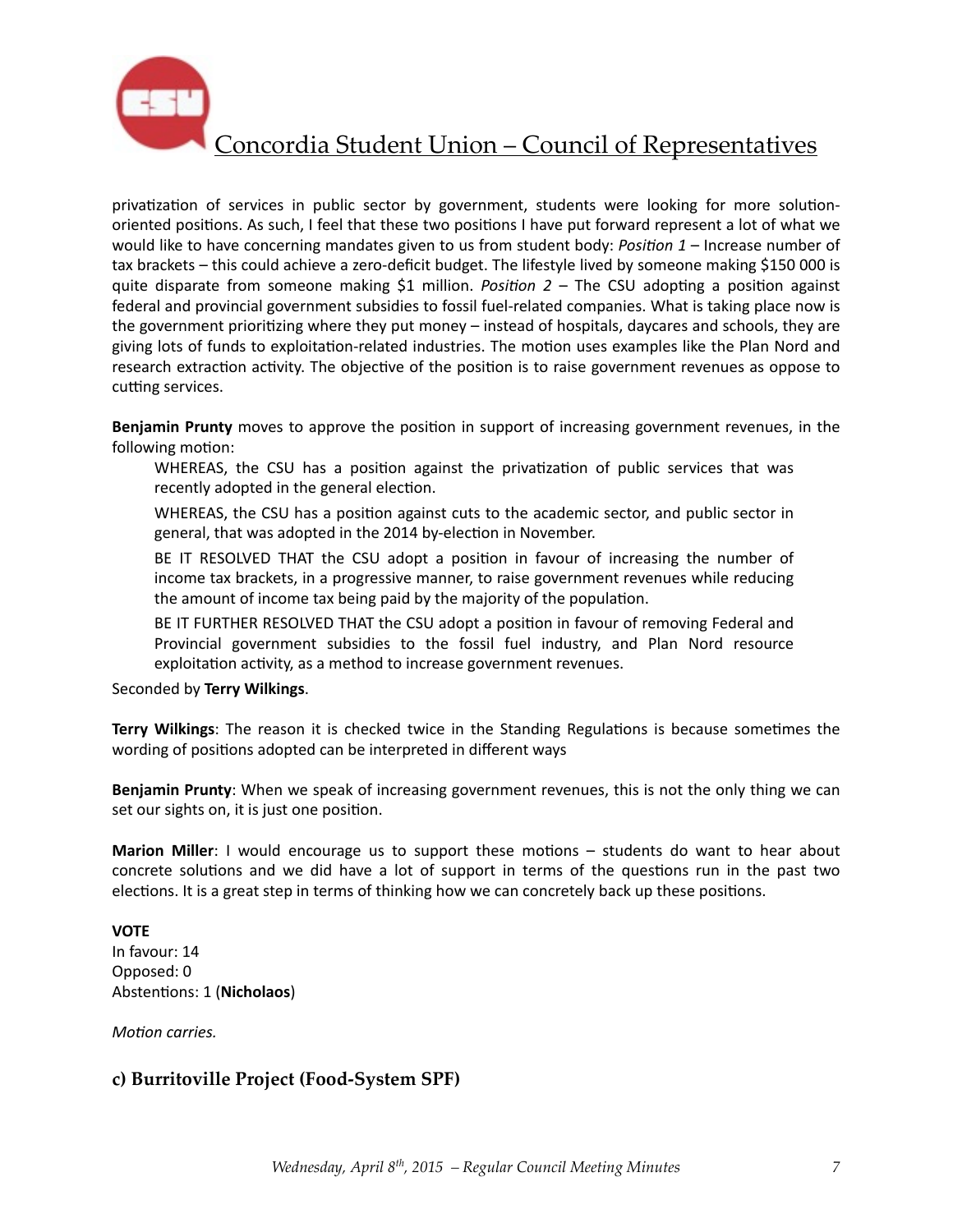

**Benjamin Prunty** moves to table this agenda point until the speakers arrives when their class is done. Seconded by **Jason Poirier-Lavoie**. 

#### **VOTE**

In favour: 14 Opposed: 0 Abstentions: 1 (Nicholaos, Chloë)

*Motion carries.* 

**John Talbot** moves to take a fifteen (15)-minute recess. Seconded by **Jason Poirier-Lavoie**. 

**VOTE** In favour: 15 Opposed: 0 Abstentions: 0

*Motion* carries

*Meeting enters recess at 19h32.* 

*Meeting reconvenes at 19h50.* 

Lauren Aghabozorgi: I am the coordinator for the Concordia Food Coalition (CFC) and I have been focusing my time on this project here.

**Jordan Lindsay**: I am a recent graduate of the Management and Computer Science faculties. Now I am an independent student and hopefully going to pursue graduate studies soon. We are here to present about the Burritoville coop project. We are finally here to break it down for you and ultimately humbly ask for your support in making this project a reality. The coop Burritoville is going to be a food systems partner in the food systems here at Concordia. This is currently a student and community-led initiative affiliated with the CFC and we are basically going to be purchasing the restaurant Burritoville on Bishop street and turning it from a for-profit enterprise into a solidarity cooperative. As for the details  $-$  with any good meal, we need all of the parts of the recipe to make it work. For this particular meal, we have a restaurant, a ton of phenomenal community support, an action plan and some sensible economics to be a sustainable enterprise.

**Lauren Aghabozorgi:** About the history of the restaurant – in 2004 it was Nation Burrito in NDG on Sherbrooke West and a year late the current owner bought the business, changed the name, and in 2007 his two (2) partners Steve and Dave joined him and they remain three (3) co-owners today. They wanted to start expanding their business because they did not have the capacity to serve all of their customers, so they found this place downtown which is basically a Victorian-style mansion, and the one in NDG no longer exists. They have been going strong downtown and this year they will celebrate their  $10<sup>th</sup>$ anniversary and  $6<sup>th</sup>$  at the downtown location.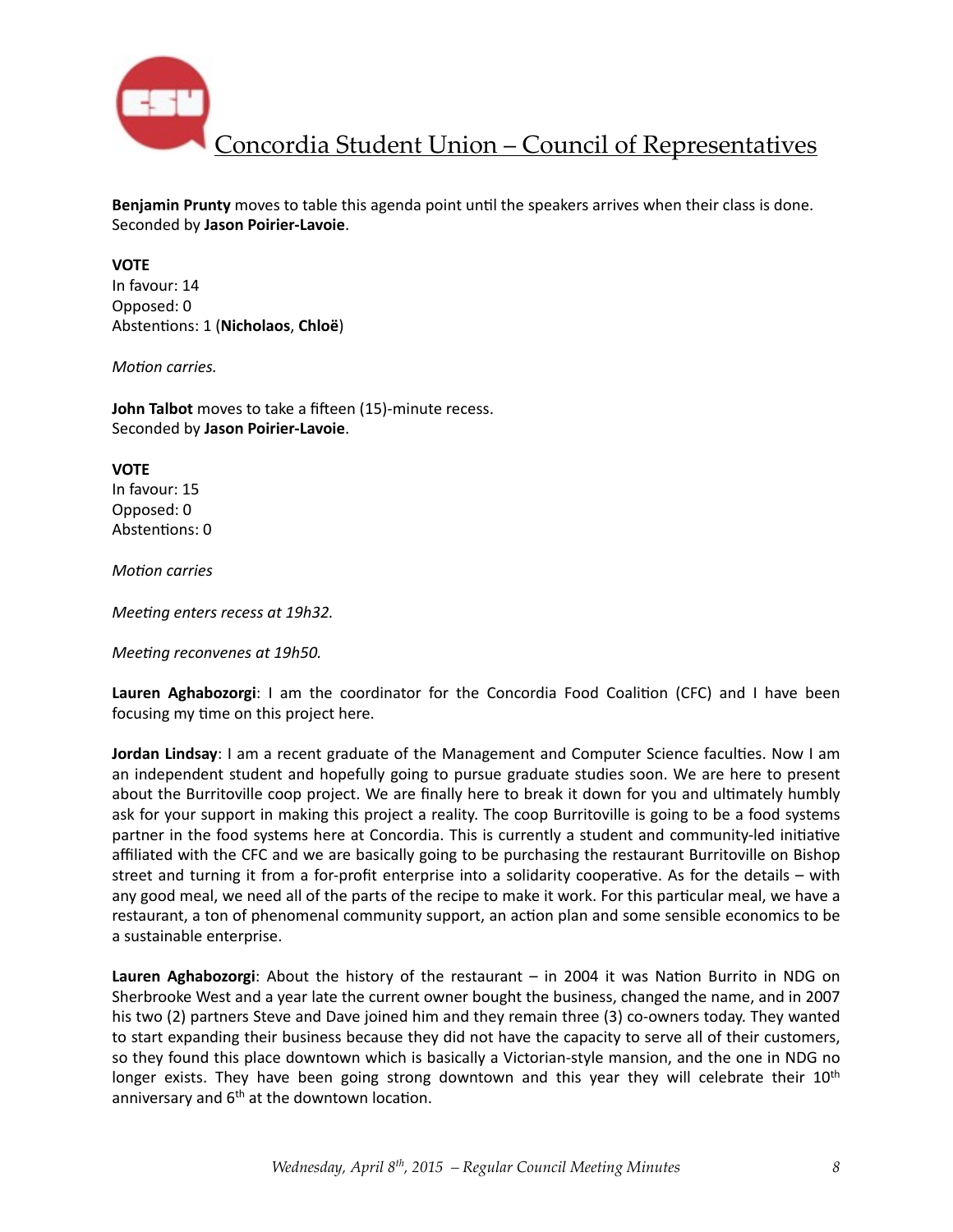

**Jordan Lindsay**: We are going to talk about why we chose Burritoville. We basically were drawn to it for a multitude of reasons – the business is incredibly well-established. Businesses have a very short lifespan and this business has been around for ten (10) years. It is very stable and very resilient. They survived the financial crash and are still doing well. They are one of the first quality, organic, vegetarian cuisine restaurants in the downtown core. They received 4 out of 5 in all of the review sites we could find. They are the highest-rated Mexican restaurant in this area. The location and space are super important. We are on campus, and the way the space set up is in three  $(3)$  – there is the main floor, a secondary stage area and a third library. This is important is because there is a lot going on inside building.

Lauren Aghabozorgi: Why this is really appropriate for this to be happening – the need for accessibility to organic, healthy vegetarian food despite the food initiatives which have come up in the past couple of years, we still have issues. Another big issue is the need for space for students on campus. I do not think that the campus is satisfying yet for students' needs and this would provide a space for students to engage in the variety of activities we engage in. There will be experiential learning opportunities  $-$  the same as the ones with the Hive for students to actively engage in  $-$  managing restaurants in a nonhierarchical setting, and timing is a really big factor right now. The owners have been looking to sell for the past two (2) years and the CSU has this fund for student space. It is a ripe time to do this. In 2012 a Léger Marketing survey came up with some stats  $-$  it is interesting because the student-led food movement has progressed. We still face the threat of the corporate monopolization of the campus with the major food groups. There has been a push for food sovereignty by the students.

**Jordan Lindsay**: We are hoping to leverage these and engage with the food system SPF policy to get this funding  $-$  we expect collaboration with the university on this project because of their pillar of innovation which is instrumental in where the university is going in the future. Finally, the most important reason is because of our community. This is a community which I have been a part of, and initiatives like this will take it to the next level. The benefits to the community are pushing vegan and vegetarian options through the university. We have already started the living organization for research in projects and we have some groups already involved. We are going to be pushing the local sourcing they already do and evaluating it with metrics and knowing the kilometres being travelled we will try and diminish these over time. It will truly become unrestricted student space. Looking at community innovation, we are looking to held lots of student led coops and not-for-profit initiatives, and maybe some without not so much structure to get involved in the food system. There will be a sliding scale of space rental charges. Currently there is a fee charged for rental and we will be basing it on the budget that the current student group has, instead of charging a blanket fee.

**Lauren Aghabozorgi:** I just wanted to point out that Burritoville can play an integral role in CSU projects – there is not so much competition, but collaboration and the building of links. We wanted to talk about how we can collaborate with the student coop housing project, the CSU daycare, the David O'Brien Centre for Sustainable Enterprise and the re-opening of Reggie's.

**Jordan Lindsay**: Reggie's is an exciting opportunity – while it has been a pinnacle point of student fun, there were many cross-collaborations between the two groups because they cater to different clientele. For example, a 5 à 7 would not go to Reggie's – we could see a 5 à 7 happen in Burritoville and then go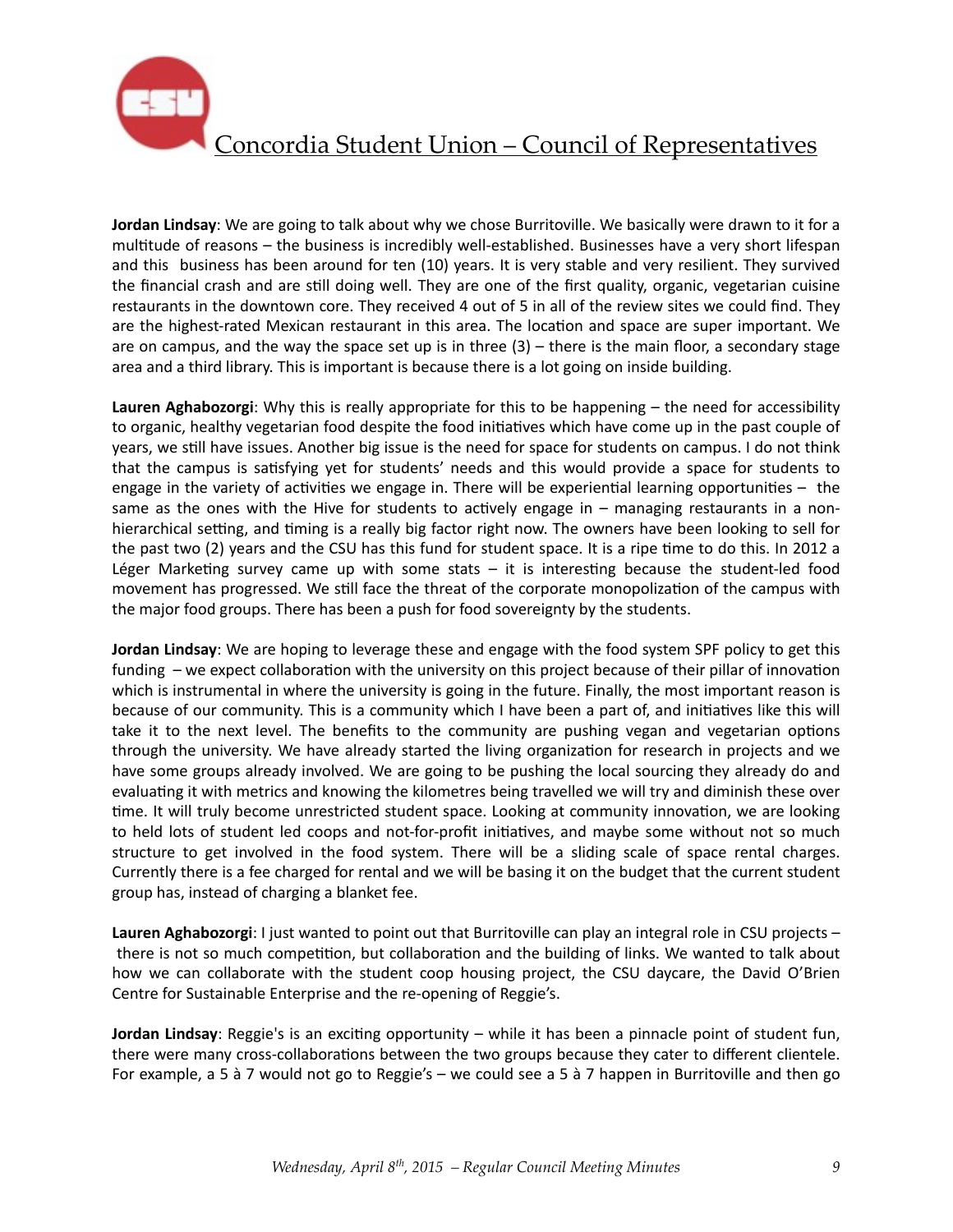

hang out in Reggie's and get the night going, or vice versa. There could be cross-promotions in this way and it creates a terrace of student connections between the two groups.

Lauren Aghabozorgi: Another point about Reggie's is that they are a good player in the system offering local beers and drinks, and the student-run coop called Brasseurs Illimités. The new Reggie's anticipates selling that beer and Burritoville has already connected with that coop. Not having Burritoville in the picture would put that project at a standstill until they were to find a new space.

**Jordan Lindsay**: The discussion turned into potential purchase – it continues on that conversation, and then six (6) months ago we decided to ramp up that initiative. We incorporated on December  $22^{nd}$ , 2014 and formed our preliminary board of directors. During that time we were simultaneously receiving multiple business evaluations. We agreed tentatively on a maximum value of \$150 000. The owners are very flexible with this value so we are trying to reach that amount. If we do not, we will find other ways to make the funding happen. Finally, we are also simultaneously developing a funding strategy. This is why we are standing in front of you asking for your support. You are one of a slew of different bodies we will speak to, and you can see them on CSU proposal.

**Lauren Aghabozorgi:** The five (5) things you see are the values the CFC likes to adopt and what you see below is how the Burritoville working group wants to apply those same principles with our project. On the environmental side, the restaurant has already established their sustainable practices in restaurant management. On the social side, there will be employment opportunities with ethical practices, the workers are worker members of the coop and have a lot louder of a voice because of the horizontal structure. We see Burritoville as a community and a social hub where you have collective projects towards developing a social economy. The non-hierarchical structures allow for participative decisionmaking. From an organizational standpoint, we need workers to be on board and directors to be on board, we need know-how, and there should be coordination. The business development points and transition precautionary measures we will be undertaking will make sure that this goes off smoothly. Finally, formally transitioning will occur at the beginning of August. During that time, the owner, Jono, will be sticking around with us for a year for institutional memory to carry forward the business and not see drops in the organization's success. Now, a quick look at the economics – first, as I mentioned before, Burritoville has been an incredibly stable organization having been around ten (10) years. It is very uncommon in the restaurant industry and we are excited to use this as our core. We already know that we are coming in as a stable business. They are usually around breakeven each year. While we will be running the business that way, it is not about making money but giving support for food at Concordia. No one will be making money off of this. If we do make any money off of this, it will be put into student initiatives. While the business has not made a ton of profit, we are excited about it.

**Jordan Lindsay**: We have a particularly busy summer ahead of us. The ones with the numbers are funding milestones and we are reaching out to different bodies. We are a little behind on the CSU one by a couple of days.

**Lauren Aghabozorgi:** There are things that we have not tapped into but show potential if students are managing the restaurant is that in the future. The museum is building a whole new pavilion whose entrance is on bishop. This will bring more traffic from the public and from students. This is a revenue opportunity. The rumour is that the sidewalk of Bishop street will be extended and this will bring more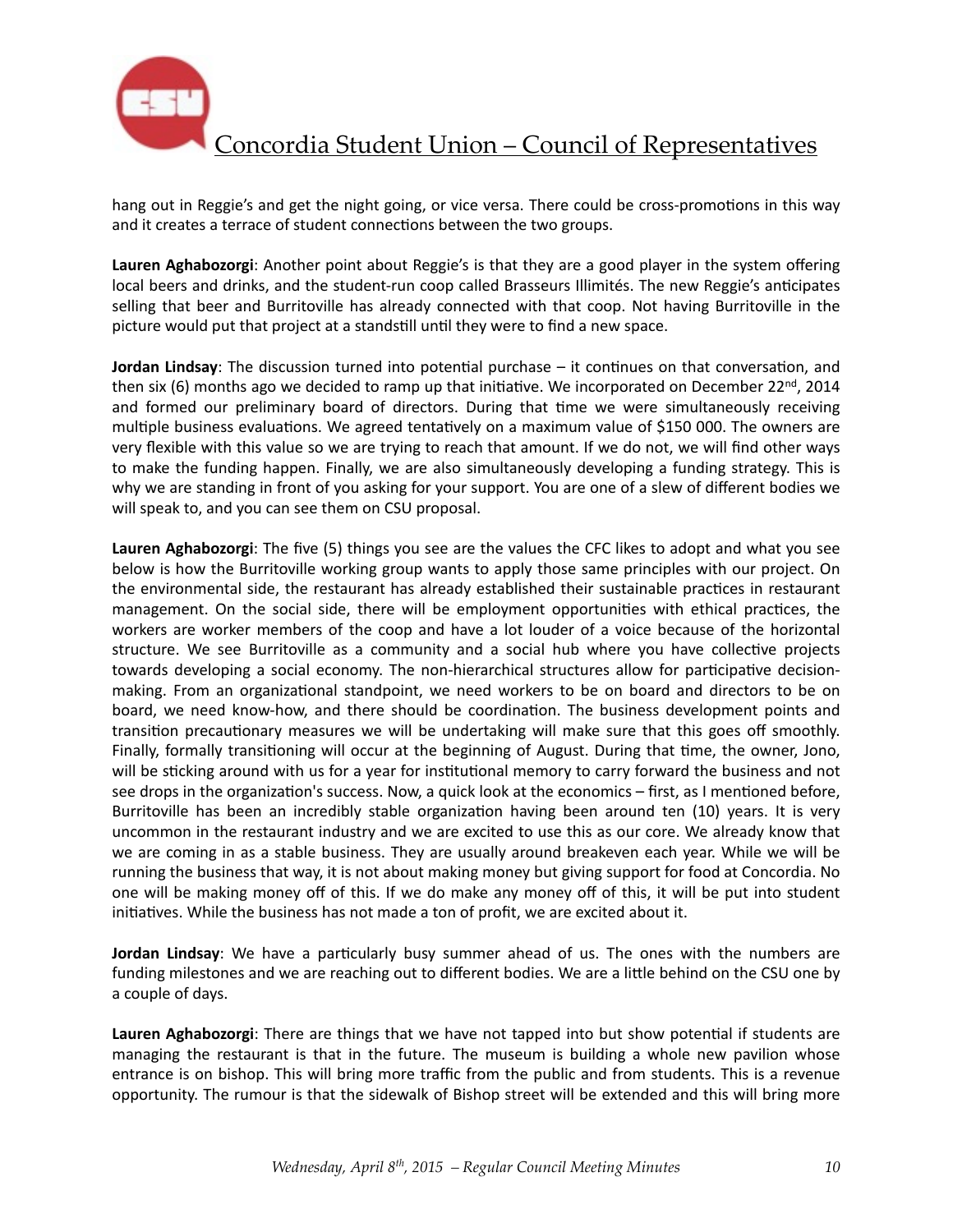

traffic and visibility to the restaurant. We will be building more relationships with students at Concordia. If students are managing the restaurant, there will be more potential to reach out to the student population at Concordia. It has a great bar capacity, a full liquor license and could be open until 3h00 if it wanted to. That is a huge potential and it is not being utilized to its full potential.

**Jordan Lindsay**: From a cost-savings side, there are quite a few things that we have noted to save money on, like utilities as they pay a large amount for telephone and internet. From a heating efficiency standpoint, old Victorian homes bleed heat like it is going out of style. We are expecting a dramatic amount of savings. We have already started a relationship with students, getting in-class projects going and they found that there are quite a few opportunities to switch some suppliers and save a ton of money over the course of the year. While the goal is not to make profit, we might do that, and it will go right back into student initiatives. We have a super long lease left with the owner and first right of refusal after the lease is up. The year two  $(2)$  we are projecting a surplus based on current operations, not including any opportunities discussed in last slide. With all of the investment going in, we project that in eight (8) to ten (10) years we will have generated that much money back.

**Lauren Aghabozorgi:** For a summary of expenses – and these are quite conservative estimates – the absolute maximum is a \$166 500 purchase price, plus fees, with \$30 000 operating capital and renovations (the accounts payable that we are inheriting). There will be a \$41 150 development fee for internet, phone bills, etc. and a total of \$237 000.

**Jordan Lindsay**: I just want to point out why we are so concerned about this project being a success and what we will lose if we do not take this over. We will lose the restaurant of Burritoville because they will sell eventually and if they do not sell to us, the only people who can afford it will turn it into a McDonalds or fine dining. Another really big one is the collaboration with the Brasseurs Illimités. Basically on that last point, we will lose out on cool new projects stemming from this.

**Nicholaos Mouzourakis:** Who is the landlord? What or who owns it?

**Jordan Lindsay**: She is a sweet little old lady who owns a few properties around town. That is her story. She is living off of the revenues.

**Nicholaos Mouzourakis:** What is the potential to buy?

**Jordan Lindsay**: We have floated the idea around but we will not make commitments. She seems interested. 

**Nicholaos Mouzourakis:** Why have they been wanting to sell?

**Jordan Lindsay**: While they have been getting paid, they have been doing this for ten (10) years and eight (8) years, respectively, and they are at a point where they have not been making much money above and beyond paying their own wages. They are excited about exploring new opportunities in their own lives.

**Faddy Kamel:** Will it be the same restaurant style?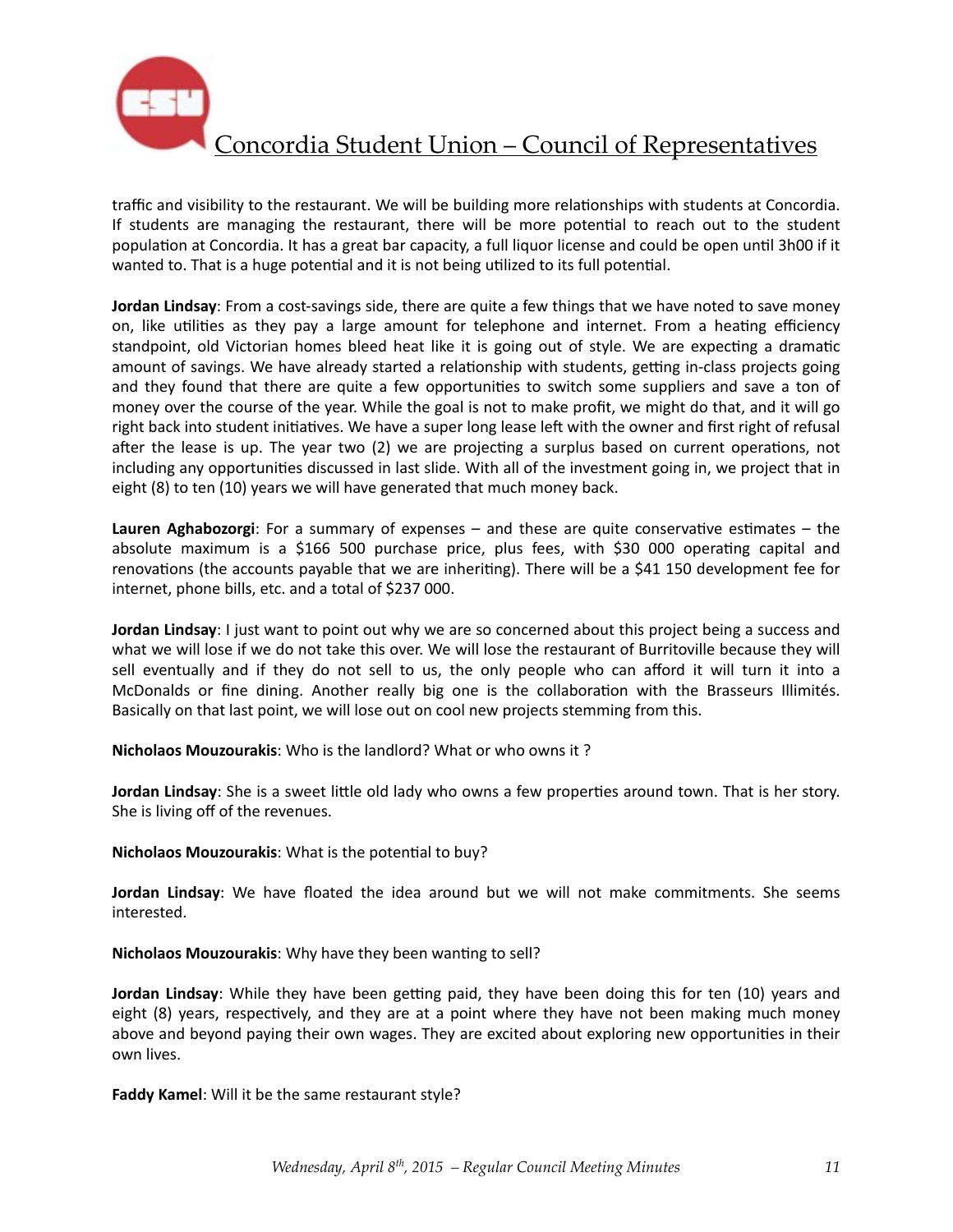

Lauren Aghabozorgi: We hope to maintain it and add a couple of things while keeping the value of organic food. We want to keep it with a Mexican influences and potentially add some items to the menu.

**Jordan Lindsay**: The type of food is particularly cost-effective from an organic standpoint. By having things like beans and chickpeas, this allows us to have more flexibility with things like cost. We have only had minimal discussion about menu changes. We want the business to stay as is, and do not want to disrupt very much. There will be minor changes over time to explore these ideas.

**John Talbot**: You said that Reggie's and Burritoville would work together cooperatively, but essentially Reggie's will be a prime competitor since it has pub food now. Is that taken into consideration?

**Jordan Lindsay**: First of all, Burritoville as an organization will have a ton of competition. The whole downtown core is competition. Interestingly, Burritoville and Reggie's have co-existed several times. Reggie's did have food and this did not really affect any operations. We are excited to be working with differences and compatibilities, e.g. Burritoville can stay open until 3h00 and Reggie's until 2h00. We have cordoned-off spaces which are very good for small gatherings of people. We want to find ways to work together. If we approach the relationship in a collaborative fashion, we will find ways to work together 

**Benjamin Prunty** moves to approve the funding, contingent on the successful purchase of the business. Seconded by **Angelica Novielli**. 

**Benjamin Prunty**: For full disclosure, I was around during the inception of this project and this gives me a pretty good insight on whether the project is viable, as I have seen it from start to finish. Giving \$100 000 is a large amount of money and I do not want the CSU or myself to promote a project which will not be successful. What we are doing with this approach is investing in the continuity of the mission of Burritoville, which is something we have been doing in the past. There are student mandates and Burritoville has left us with a great foundation to build on. We passed a policy about this kind of food business, which I wrote, and a project like this has some key areas which need to be there. We have promotors pushing this, we have an obvious background in business from students in business, wth people who have backgrounds in commerce and economic development. Lauren actually has inside information and is the CFC coordinator, so she is directly connected to a group which pushes for these things and builds a culture for them. On the financial side, I know the way the finances are for the business – they are on an upward trend and there is a lot of potential for space. The membership will be open and the money to be made stays in the coop. We are not just giving \$100 000 to an organization to capitalize on an individual level with that money. Back to the finances, we are promising that during the transition period, the owner will stick around. When I met with the group, which was numerous times, I was actually impressed with their level of knowledge of how it could be destabilized during the transition period and this is a very promising sign. The staff is really good and they are people who have been around many years. The management style is close to acting like a collective  $-$  there are hierarchies inside, but there will be no massive shift in the culture, or it will be minimized. On our side of things, we have organized conferences on things like food sovereignty and seen a lot of people interested in this stuff. I think that their business model will inspire increasing loyalty to this model. We will expand with community roots, trying to develop them even further. Having it student-run reduces competition. There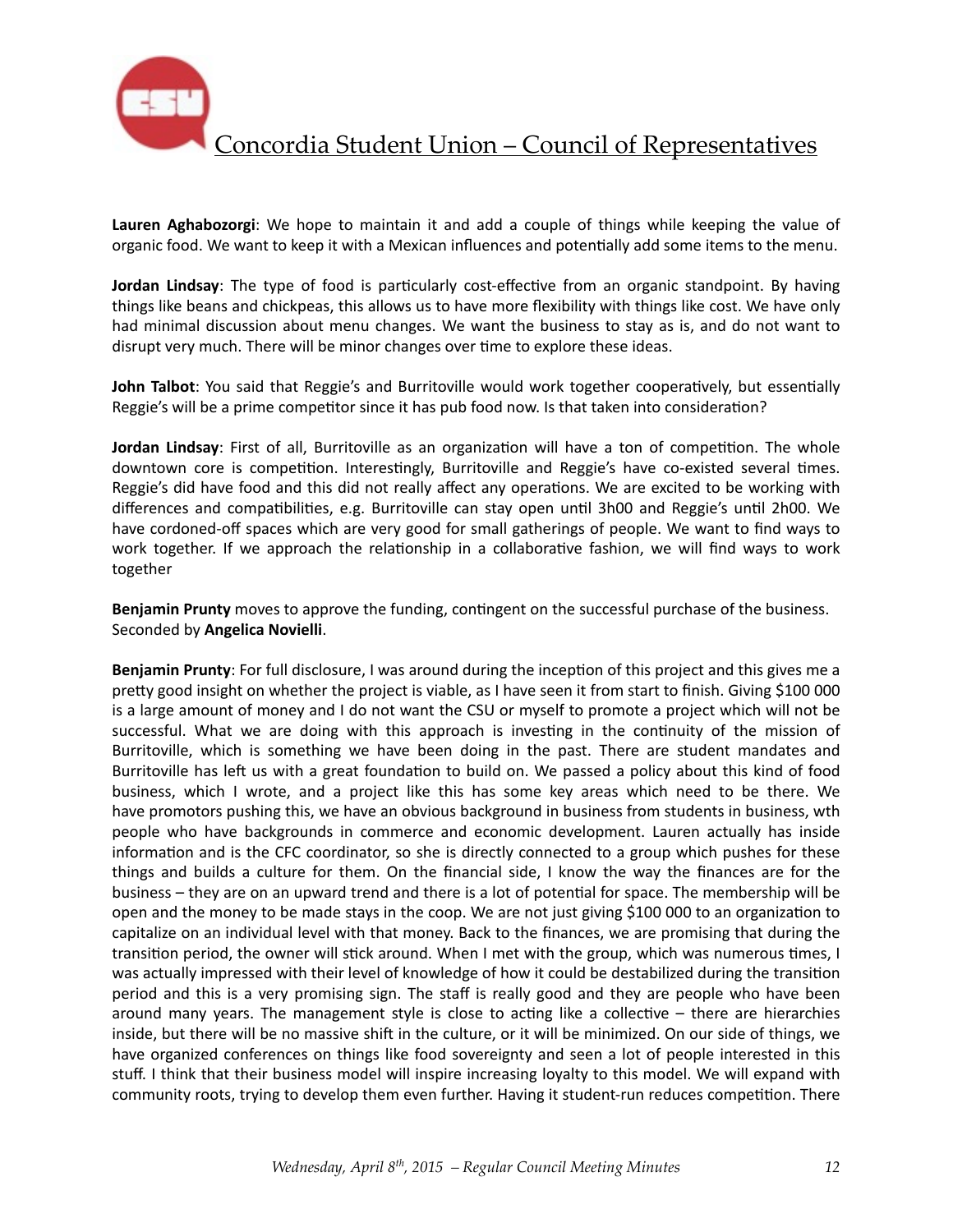

is competition everywhere, but the fact is that student-run says that we can have a direct input on how it is run and this changes the dynamic entirely. This is the opposite of competition. I can see how it might be, but on that note, the people they are using for consultants are the ones writing Reggie's business plan as well. We will not ask them to write competing business plans though obviously. Obviously, it is a risk, but it is a pretty good risk to take – pretty minimal. I could go on for awhile, but If we do not do this, the brewer's cooperative will not have a place to brew because they cannot do it legally on campus, and this is the only place around to do it. All in all, it seems pretty promising. Our General Manager has looked it over. He thinks that it is a positive project. We have done out due diligence on the executive side and it seems like a good investment to make. We are well-positioned to make these kinds of investments, or else these projects would not exist since there really are not many bastions of community capital.

**Jason Poirier-Lavoie**: I believe that this is a great idea, but my question is – how much is left in the SSAELC? 

**Heather Nagy: Roughly \$9 million.** 

**John Talbot**: Just to further what **Ben** was saying, for Brasseurs Illimités it will be cool in Quebec to brew beer on campus – or on campus but not on campus. This is the perfect partnership. That is super key for the project. The Sociology and Anthropology Student Unions (SASU) always has events there and they are always super great. If the organization continues to exist as it already does, I can only see it flourishing more.

**Emily Fisher**: Who is going to be taking care of that? To produce alcohol for sale is expensive and tricky. If something were to happen, you are dealing with a cooperative which is not even off the ground. How would they be liable if something were to blow up?

**Jordan Lindsay**: This is one part we are doing with the organization – turning it into an innovation hub. This is a good example of the type of work we will be doing through volunteers or the board of directors. We would go in and work with them to make sure these things are feasible. We have connections with a ton of community cooperative development organizations.

**Emily Fisher**: Would we be the ones in charge of renewing and paying for Brasseurs Illimités?

Lauren Aghabozorgi: If Brasseurs Illimités does not have an actual address, we might have to provide them with the same address.

**Marcus Peters**: I am just wondering – I believe that Burritoville will attempt to get on the official list of caterers for Concordia. Is this true?

**Jordan Lindsay**: We will work towards it. The university had some more strict criteria that Burritoville did not have the energy or capacity to keep working on then. We will try and jump right back in there though.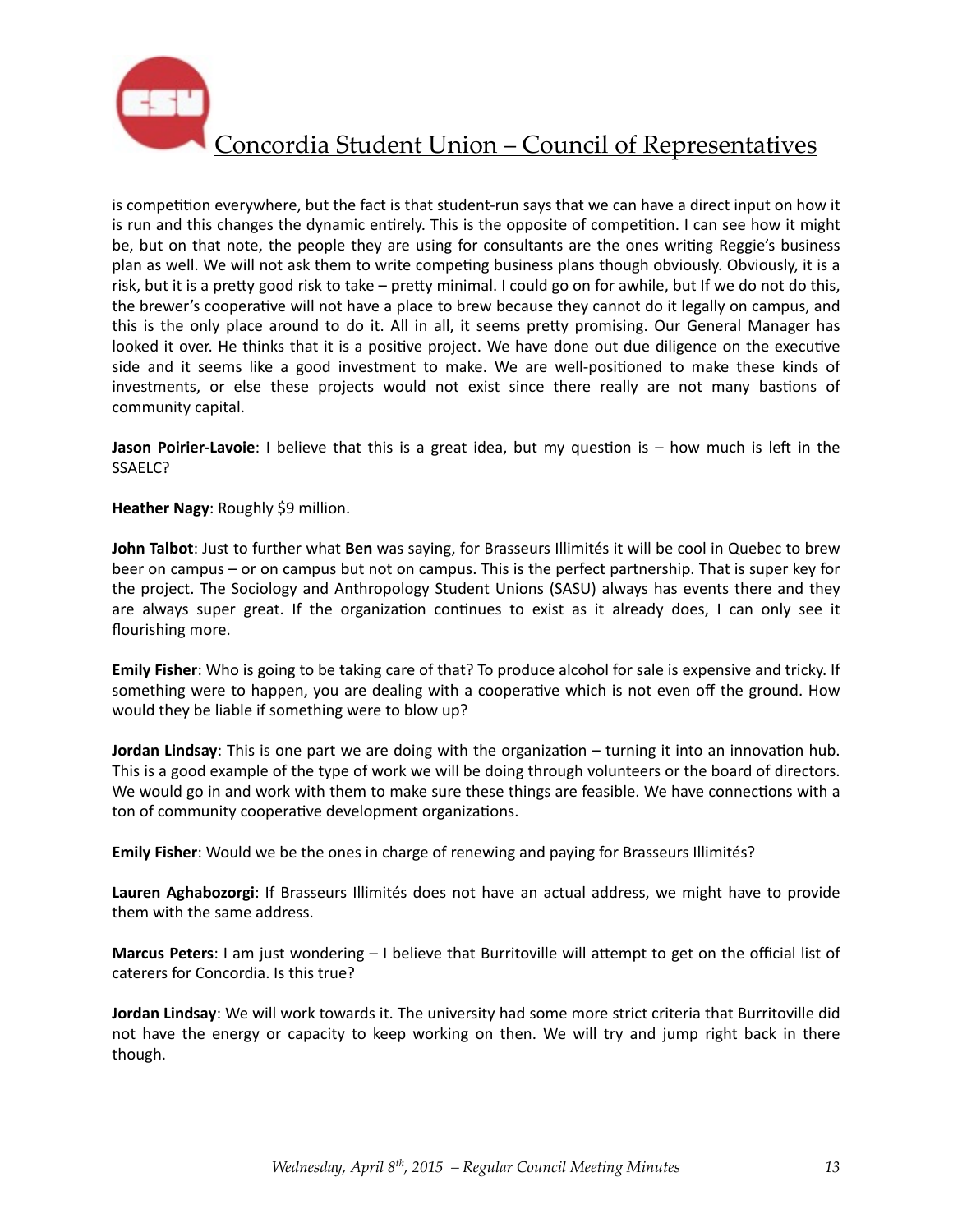

**Terry Wilkings**: I would like to speak in favour of supporting these folks getting off the ground – I have one question first though  $-$  what is the square footage?

Lauren Aghabozorgi: It is in the business plan.

**Terry Wilkings**: From privileged information I may know, it is probably in the thousands of square feet – we are being asked to spend \$100 000 to run thousands of square feet of student space. To think about the way they have been approaching us with the presentation, expanding the client base and with museum and things, and additionally the way this business has to operate, they are not dependent on student clientele for a third of the year through the summer months. This shows their ability to harness the market which is not student-oriented here. I see a lot of potential for smaller student events to take place. When it comes to revenue-generating events, they will happen at Reggie's. Thinking about the acoustics, I am sure that audio-wise there will be much more at Burritoville, so it will not be the important place for big audio events. However, this is not what they are seeking in the end. Putting this into perspective, we put over the amount of what is being asked for into relocating the Advocacy Centre and this is a lot smaller in square footage  $-$  several thousands of square feet smaller. That economic factor should be taken into account.

**Benjamin Prunty** moves to amend the motion to specify that the expenses be taken out of the SSAELC fund. 

Seconded by **Terry Wilkings**. 

*Amendment adopted by unanimous consent.* 

**VOTE** In favour: 16 Opposed: 0 Abstentions: 0

*Motion carries.* 

## **d) Reggie's Project**

Heather Nagy moves to put aside the \$1.8 million recently voted for by the students for the Reggie's project, in escrow with our lawyer, as requested by Peter Bola, the Associate VP of Facilities Management. 

#### Seconded by **Thomas Radcliffe**.

**Heather Nagy**: We are in constant talks with the administration regarding this project. Most recently where we are at is that it is going to tender, this is really happening, and the amazing construction project is moving forward. The university wants to make sure that we have the money and so they have asked us to put it in escrow. We did the same thing for the CFS case  $-$  we put the money in escrow with Philippe Tessier. This is just a procedure so that the university administration is confident that we have the money to pay for it. This ties the university to uphold their part of the bargain on this project.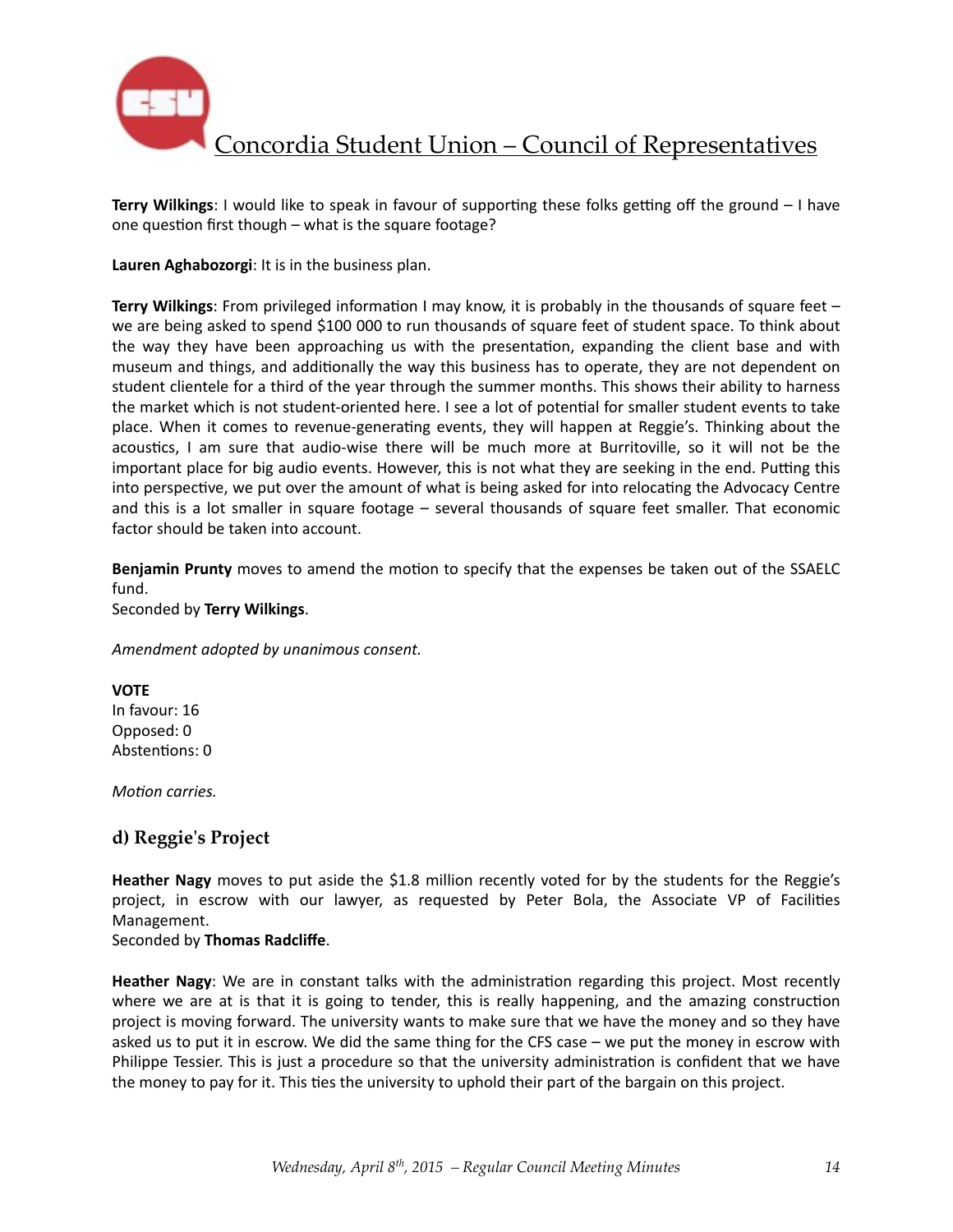

**VOTE** In favour: 14 Opposed: 0 Absten%ons: 4 (**Nicholaos**, **Chloë**, **Marcus**, **Jason**)

#### *Motion carries.*

**Kate Bellini**: In terms of updates about Reggie's project – now we are in the tender process, all of the plans are finalized concerning the ventilation, etc., so this being said, we have found seven (7) contracting companies which are in the process of producing some sort of evaluation of the project to see how much they can charge us for it. We will see who has the lowest cost. The tender process opens April 17<sup>th</sup> and it will be a two (2)-week process. As of May 15<sup>th</sup>, The Hive and the Reggie's basement will have to be emptied to be taken care of by the contracting firm. We are still evaluating the needs for audiovisual equipment. We received the permit for the opening of the window. As for the permit to open the wall that separates the Reggie's terrace and the space, this had to go through an approval process. Other than that, we are still in contact with different beer companies and talking about the maintenance programs and contracting the maintenance of equipment.

#### **VOTE**

In favour: 15 Opposed: 0 Abstentions: 1 (Chloë)

*Motion carries.* 

**Lauren Aghabozorgi:** Thank you for giving us so much time.

**Chair**: I have received two requests for excusal – one from **Taimur** who cannot attend the meeting as he is assisting a close friend with the funeral preparations for her grandmother and he will not be leaving until it is done. The second one is from Scott who writes that he cannot attend due to not feeling well.

**Gemma Acco** moves to escuse Taimur Tanoli. Seconded by **Terry Wilkings**. 

**VOTE** In favour: 13 Opposed: 0 Absten%ons: 3 (**Nicholaos**, **Angelica**, **Marcus**)

*Motion carries.* 

**Faddy Kamel moves to be excused.** Seconded by **Terry Wilkings**. 

**Marcus Peters:** Why are you leaving?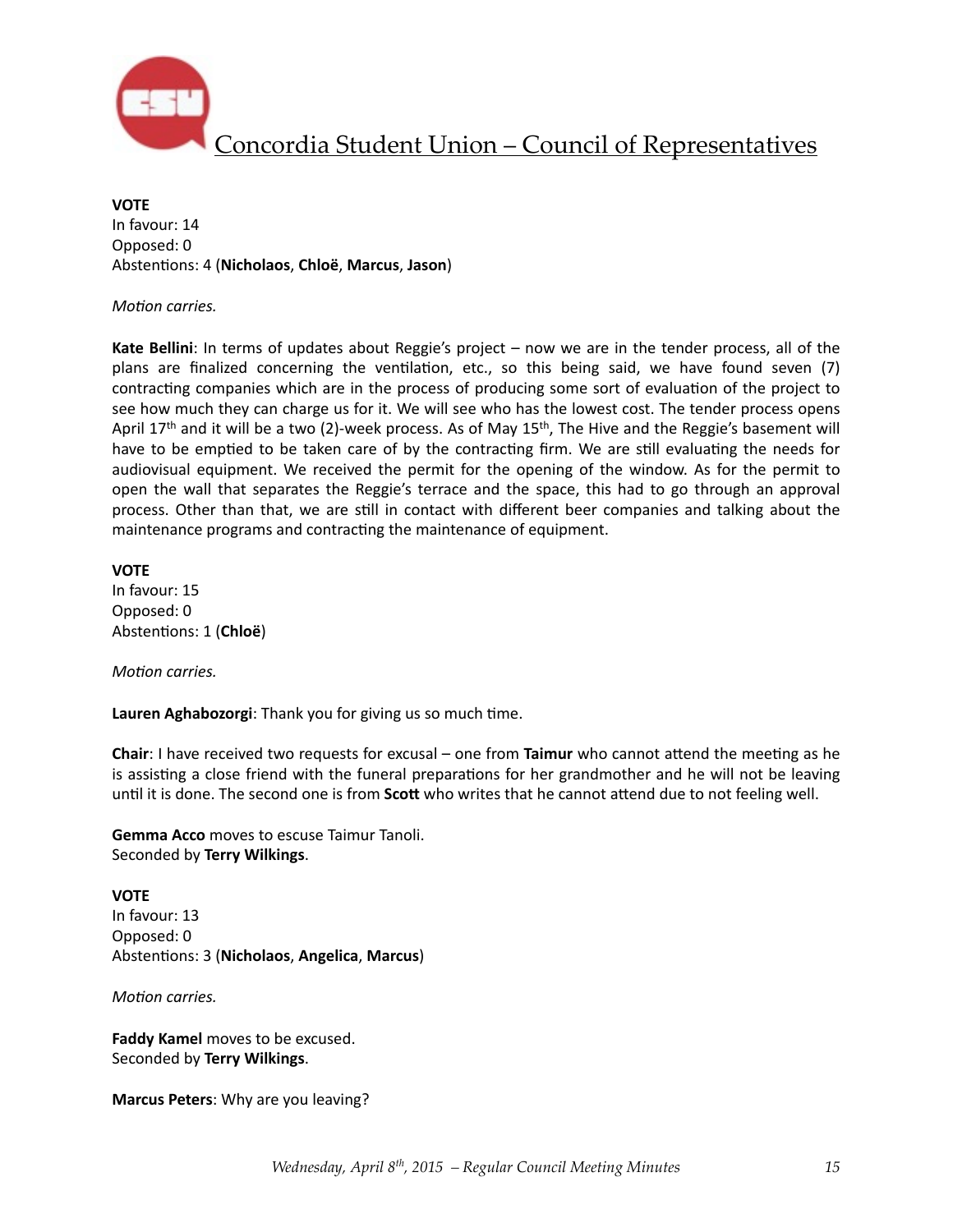

**Faddy Kamel:** I do not know how long the meeting will go on and I have assignments.

**VOTE** 

In favour: 1 Opposed: 4 Abstentions: 11

*Motion* is defeated.

## **e) Proposal for Small 7th Floor Lounge Theatre Space**

**Benjamin Prunty**: I am more curious to hear how you feel about this – it is coming from office manager but she did not think there was funding for it. I told her that there was funding for student space initiatives so she put this funding proposal together. We do not have a lot of specifics because we have to work with the university and that department is not interested in indulging in our facies until we show commitment. They are afraid we will make them do work and then walk away once they have expensed a bunch of things. They are not saying this to us on large projects, which they do a lot of work for us on, but not really the small ones. Today I was given information that one of our estimates of around \$1 200 is actually about \$5 000. This is not a game-changer really, but it would increase the use of the space substantially – we currently have people who come in, use the screens, play video games, etc., and now people could do things like use the large screens to play video games, have tournaments, watch the Olympics, watch movies, etc. It is an extremely versatile addition to the space. I think it is a bit premature for us to approve this because we have learned today that there would be that \$5 000 instead of \$1 200 and there might be a few other areas where the price would be higher than anticipated. My opinion will be pretty unchanged. It is too early to approve anything because there are no numbers, but we want to hear your feedback. Are people interested in us continuing to pursue this? It might be enough to tell the university to move forward on this. There is no formal motion though as the document was sent out recently since a portion was added recently.

**Jason Poirier-Lavoie**: I have seen proposals like this and it makes me happy to be a member of Concordia. We are very well-prepared and I find the idea excellent to make use of such wasted space. I am super receptive and honestly at \$15 000 plus tax, and even if increases to \$20 000, still does not outweigh the benefits. I hope to see this come to fruition.

**Jeremy Blinkhorn**: Will it be managed by the CSU?

### **Benjamin Prunty: Yes.**

**Rami Yahia**: I already asked you this question – there is the Muslim Students Association (MSA) who uses the seventh floor small and big lounges every Friday. Would this affect their event on Fridays at noon?

**Benjamin Prunty**: On a structural level I do not see where it would. This is the kind of thing where you can tuck away curtains, the projector would be in the roof and the turning pillars would still be there. It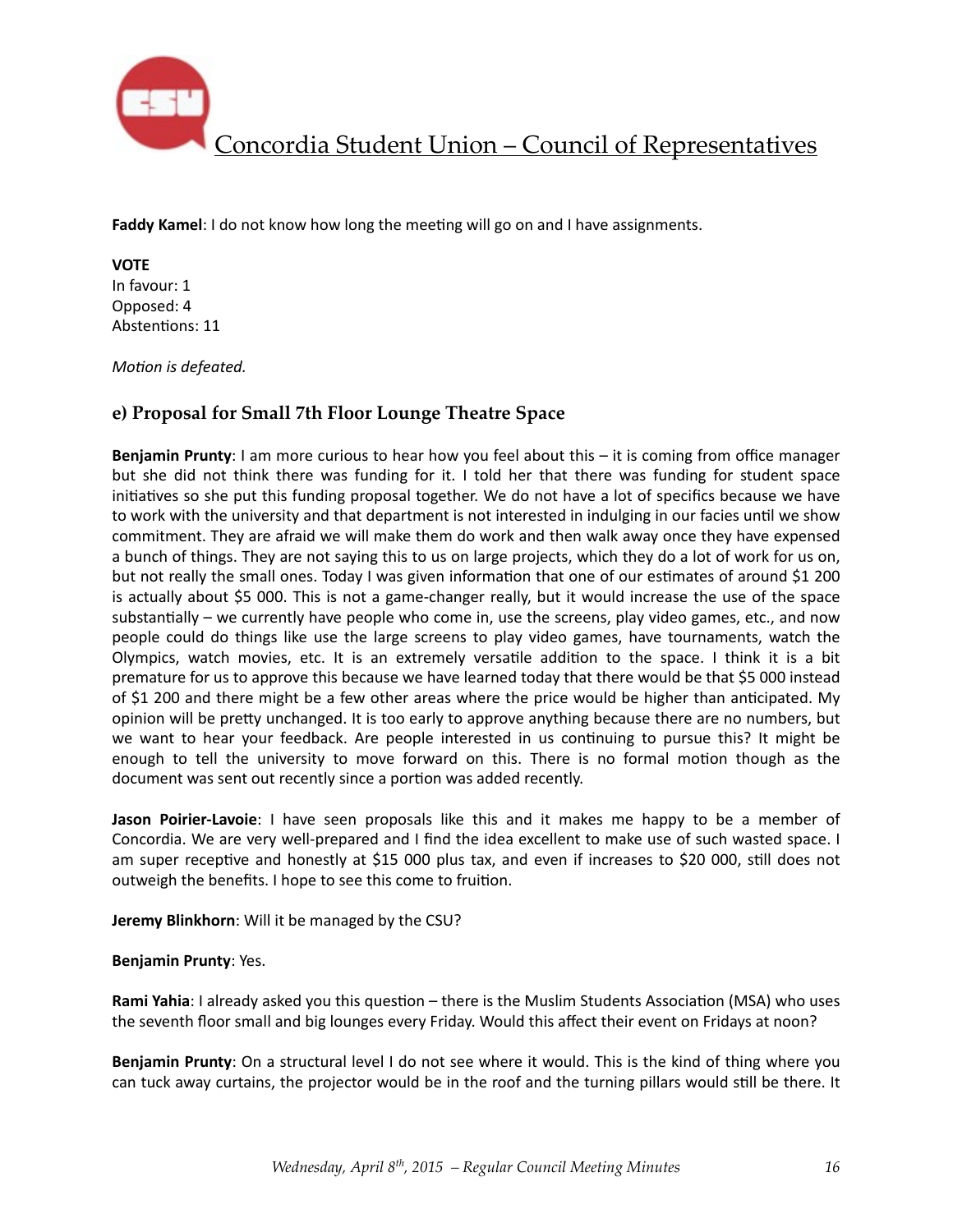

might increase competition for the space, but that is just the reality of it. I do not see it having a direct impact though. The use of that space in perpetuity always up to whoever is there.

**Heather Nagy**: To add to that, the MSA often books space at the beginning of the year so there would be more competition, but since the MSA is very organized, this probably will not impact them.

**Terry Ngala**: What is the timeline between once the proposal returns to Council and finances are approved and time students can start playing video games on the big screens?

**Benjamin Prunty**: I imagine four (4) months is a safe bet, but I do not know.

**Marcus Peters**: Is it taken under consideration to get better seating?

**Benjamin Prunty**: The understanding was would move the chairs if people wanted to move the space. if it becomes an issue, the SSALEC fund is available for these sorts of purchases. Furniture is a necessary component of the space usage.

**Jeremy Blinkhorn**: I understand that the CSU will be managing space, but with a lot of other spaces, the CSU is overseeing a lot of equipment and this could be complicated. This could be an extra operational cost. 

**Jason Poirier-Lavoie**: Would a motion be in order to authorize the executive board to execute an amount to permit them a certain limit of money, to authorize them to carry out the project, approve it and not come back to us?

**Benjamin Prunty**: I am not sure how much it is going to cost at this point. We could do it.

**Heather Nagy**: I do not really think it is necessary and there is no sense of urgency. Considering it is such a well-used student space, it is a good idea to come back to Council so that all Council members are aware of the exact stipulations of the space. Thank you for vote of confidence though.

**Terry Wilkings:** We could have a motion to express our support for the project, being aware of financial ramifications. Maybe that would allow the university to entertain our ideas of moving ahead with this.

**Terry Wilkings** moves to have the board take a position supporting the seventh-floor lounge theatre space project, with the understanding of the numbers that were presented in the document today, and the notion that we would like to see this project move forward conceptually. Seconded by **Benjamin Prunty**. 

**Benjamin Prunty**: Instead of the numbers in the document, to say that with the understanding that the numbers in the document will be significantly inflated should the project come to fruition. Seconded by **Terry Ngala**. 

*Amendment adopted by unanimous consent*.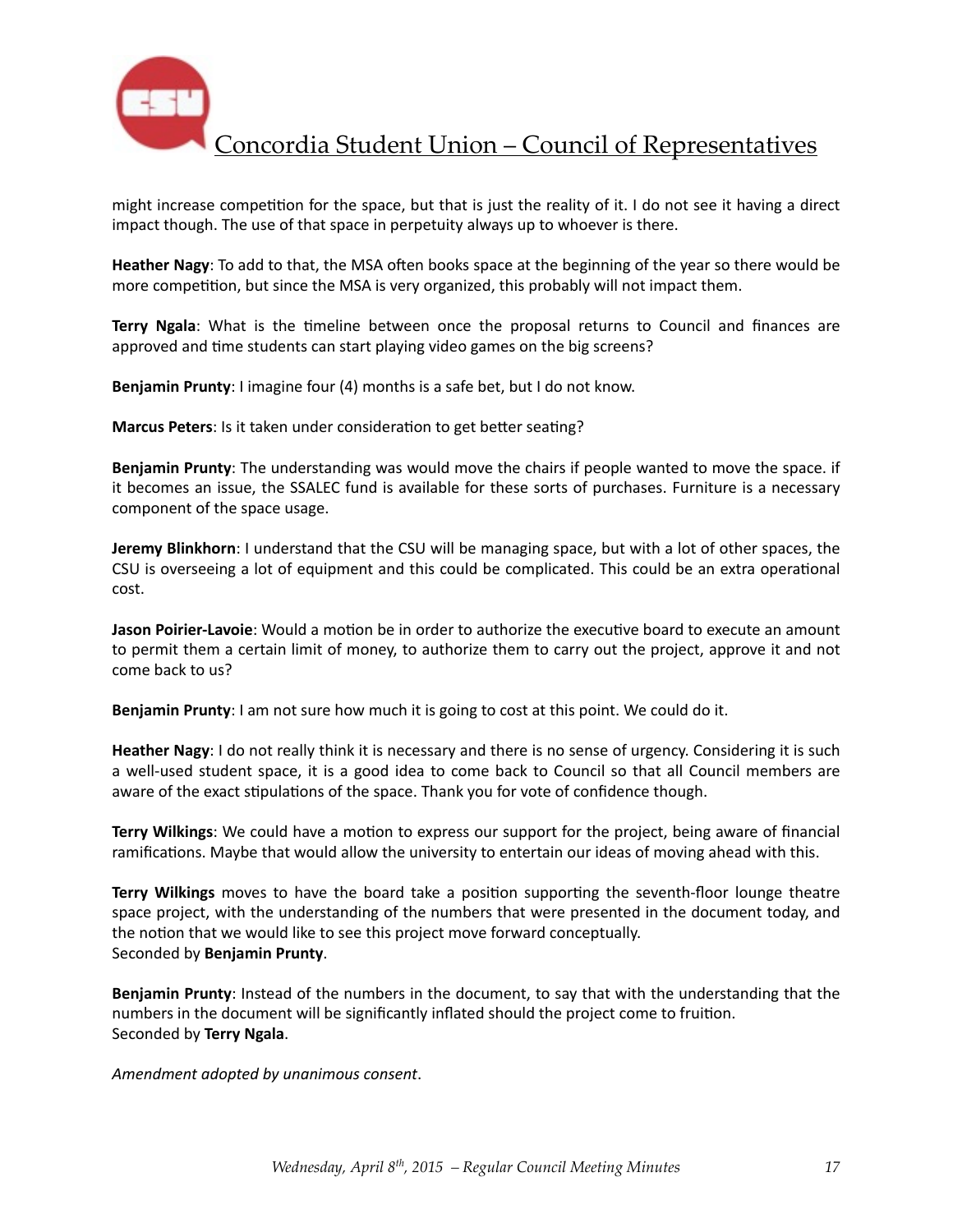

**Jason Poirier-Lavoie: Ben**, you said that the university wants to see a commitment. Does this satisfy that or do we need something more strongly worded? This is the reason I proposed this wording initially, to satisfy that.

**Benjamin Prunty**: I think that this is more than enough. I do not even foresee us sending them the actual motion, just saying that we discussed it with unanimous support.

**Jeremy Blinkhorn**: Logistically in the proposal, you are talking about blinds. Will this be a closed off area? Sometimes these spaces are double-booked and if there was a Council meeting in that large space, there would be some guy snoring. If a bunch of people are playing video games loudly, there will be a conflict. I think that the space needs to be closed off

**VOTE** In favour: 11 Opposed: 1 Absten%ons: 3 (**Nicholaos**, **Angelica**, **Chloë**)

*Motion carries.* 

### **f) Sexual Harassment/Safe Campus in Student Associations**

#### **Heather Nagy:**

WHEREAS recent developments have brought to light incidents of misogynistic, sexist, racist, and general discriminatory behaviour by two male executives at the Arts and Science Federation of Associations (ASFA);

WHEREAS the individual who was repeatedly targeted by various forms of harassment sought assistance from the University's Dean of Students Office and subsequently the Office of Rights and Responsibilities at Concordia University and was refused support and help;

WHEREAS there is currently a complaint being filed on behalf of the targeted individual by the Center for Research-Action on Race Relations (CRARR) with the Human Rights Commission;

BE IT RESOLVED THAT the CSU take a position in support of the student targeted and known in the Gazette article as Mei-Ling (not her real name) in her efforts to address the issues of racism, sexism, misogyny, and general discrimination within the Arts and Science Federation of Associations and the two men accused as part of the incident;

BE IT FURTHER RESOLVED THAT the CSU deplore the inaction of the Dean of Students Office and the Office of Rights and Responsibilities following their cognizance of persistent racist, sexist, misogynistic, and general discriminatory behavior occurring within the Concordia community;

BE IT FURTHER RESOLVED THAT the CSU denounce the selective communication of the Office of Rights and Responsibilities with Mei-Ling as to her rights and responsibilities, effectively preventing restorative justice from being pursued through internal mechanisms within Concordia;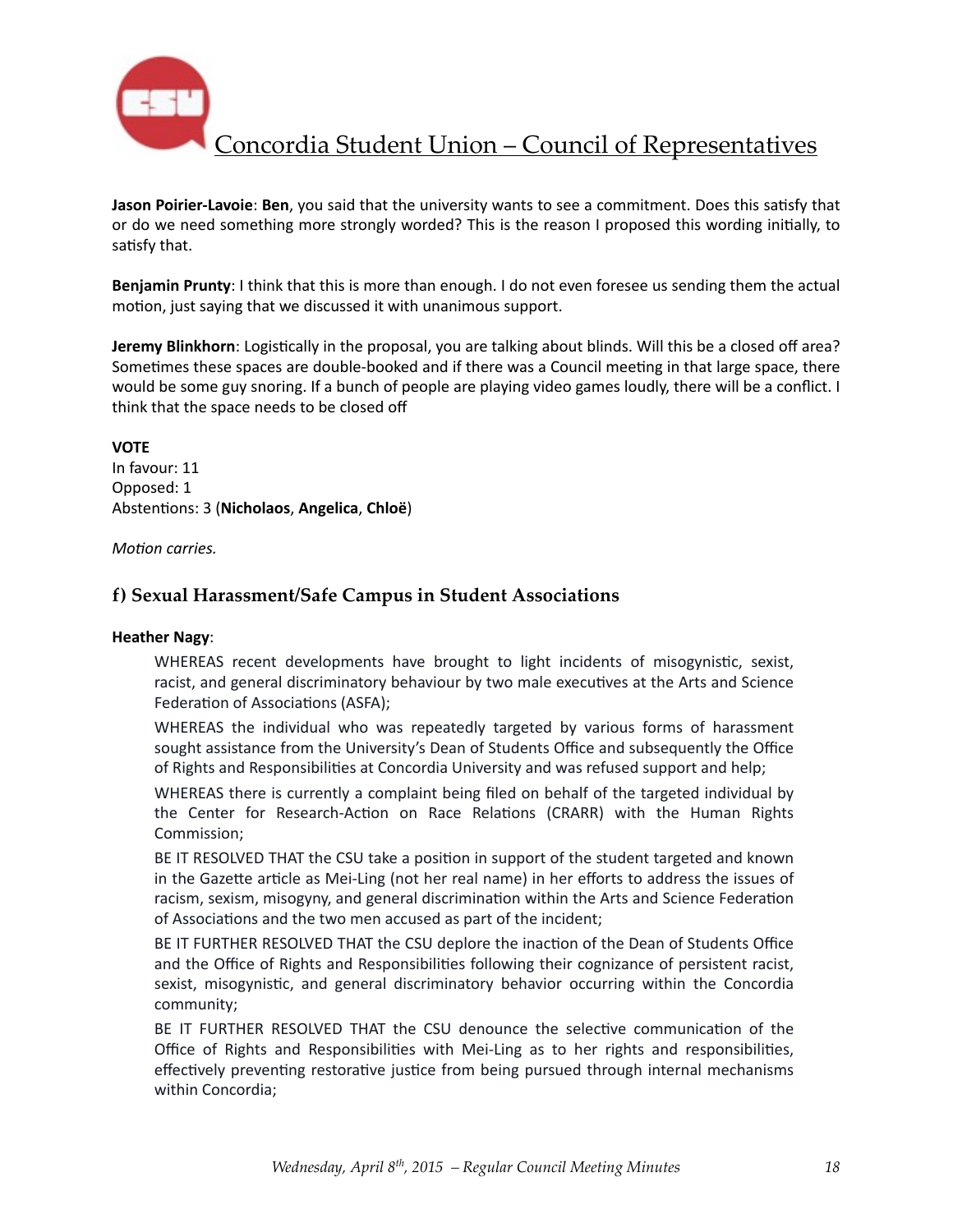

BE IT FURTHER RESOLVED THAT the CSU calls on the University to begin an open investigation into how the negligent oversight resulted between the Office of Rights and Responsibilities, the Dean of Students Office, and Mei-Ling, in regards to the process by which her case was mishandled;

BE IT FURTHER RESOLVED THAT the CSU denounce the lack of any specific policy on sexual harassment and sexual assault in the Code of Rights and Responsibilities and the lack of survivor oriented support by the Office of Rights and Responsibilities;

BE IT FURTHER RESOLVED THAT the CSU support CRARR's call for mandatory sensitivity training on race, gender and other civil rights issues for all ASFA executives for the next two years including the two men accused, and the creation of an independent task force to develop concrete ways to combat and prevent racism, sexism and sexual violence in its activities;

BE IT FURTHER RESOLVED THAT the CSU adopt the implementation of mandatory and accessible consent and sensitivity training on race, gender and other civil rights issues for all students in representative positions appointed or elected, and encourage other student associations on campus as well as the University's administration to institutionalize similar processes for individuals in positions of leadership;

BE IT FURTHER RESOLVED THAT the CSU Policy Committee explore and implement a code of conduct on sexual assault and harassment which is to be presented to Council in the near future;

BE IT FURTHER RESOLVED THAT the CSU adopt a position in support of formally including the Centre for Gender Advocacy in any University committee, working group, task force, or other deliberative body that reviews or engages with topics of sexual assault, sexual harassment, gender based harassment or violence, present and future.

Seconded by **Angelica Novielli**. 

**Jason Poirier-Lavoie**: This is avery big resolution and I would have loved to have more time to propose more well-thought out amendments. I really enjoy the mindset behind the resolution, there are just some technical issues such as using "misogyny" as hatred towards women, regardless of gender or any specific hatred towards someone's sex.

**Lucy Marshall-Kiparissis**: Maybe to just defend "misogyny" as a term, when you are looking at sexism right now we are discussing a toxic culture against women and feminized bodies and politicians. In this case, it would be a dilution to take it away. I also like the "BIFR" clause which talks about the Office of Rights Responsibilities. Some things get charged under this and some do not, depending on what embarrasses the university most.

**Heather Nagy:** To Jason about the comment and the quickness of why this was put together and not really given to councillors, the article came out just a week ago and we got in touch with the Centre for Gender Advocacy as we look to them for expert resources about these issues. They were enthused about all the terms utilized in the motion.

**Jason Poirier-Lavoie**: I agree – the comments made before remind me that a strong culture needs to be addressed so I retract the statement. How can we enforce the sixth resolution paragraph regarding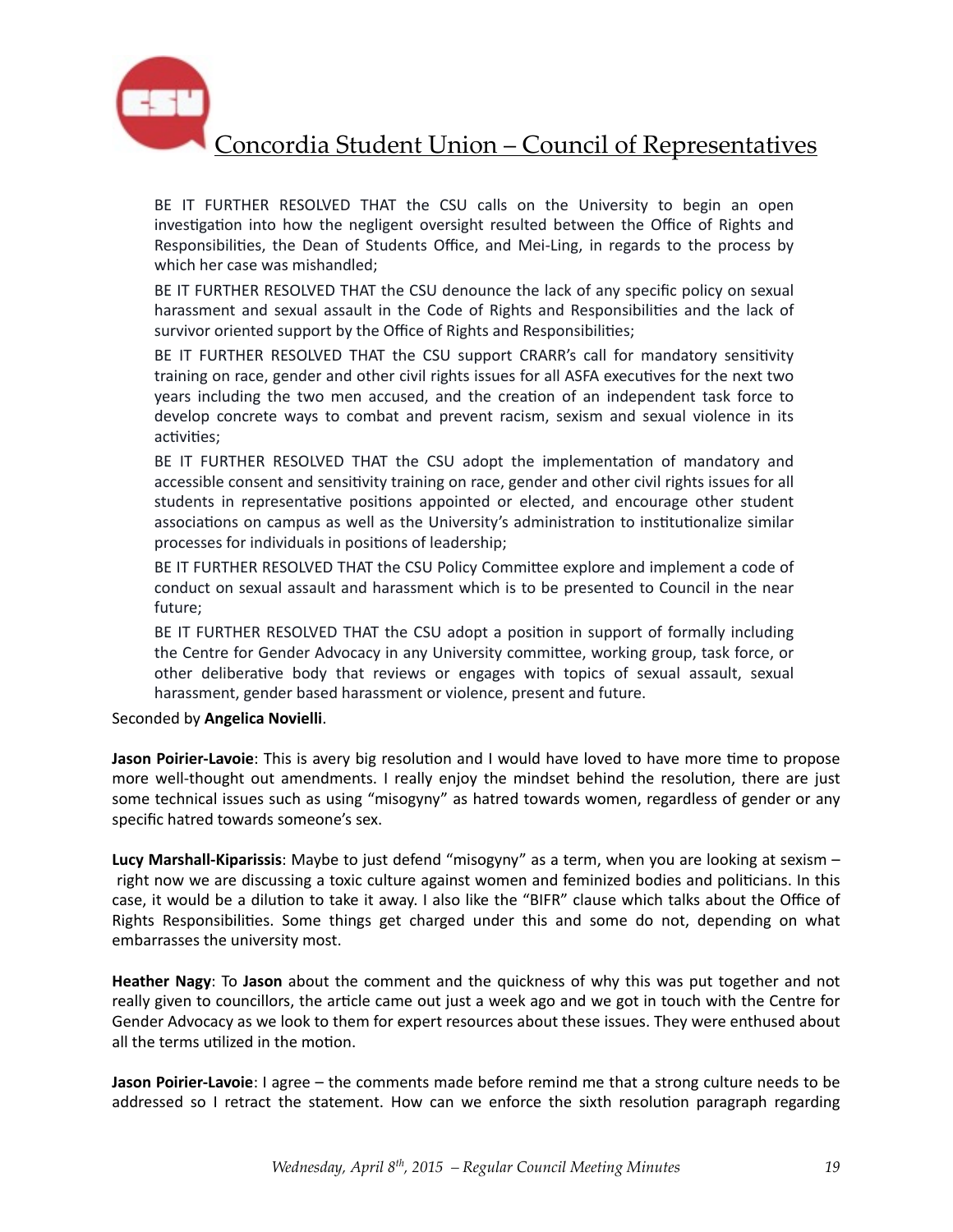

having ASFA executives go through sensitivity training on race, gender and other civil rights? What strategies would we use to approach these?

Terry Wilkings: It directly links to what the Center for Research-Action on Race Relations (CRARR) is doing and it is more supporting the actions and what is being perceived by the CRARR. The actions the CSU may foreseeably take are written in separate sections. I do not think that what we are trying to do is manifest the demands or calls made by the CRARR. We are articulating our support for the perspective CRARR is employing in order to try and reduce the rape culture scene on campus.

**Marion Miller**: Could someone remind me if we have a position about this with residence consent training? Is this a place where we could iterate support this this?

**Benjamin Prunty** moves to amend the motion to reiterate its support for the Centre for Gender Advocacy's call for mandatory consent workshops in the residences Seconded by Matthew Palynchuk.

*Amendment adopted by unanimous consent.* 

**Benjamin Prunty**: I am pretty sure that we have such a position, but reiterating it is still good.

**Nicholas Mouzourakis:** In the second "whereas" clause where is says "the individual who was repeatedly targeted by various forms of harassment," the only one I read about was the Facebook messages. What else have I missed?

**Marcus Peters**: There were quite a few articles starting with The Gazette, The Link and The Concordian. This goes over briefly that this was more so direct evidence that the student in question had this behaviour going on and was replicated with a couple of other people in ASFA and other organizations.

**Heather Nagy**: Like Ben was saying, some of the information gathered is from people involved more intimately, the person themselves and the CRARR. I guess lastly, information comes from the explicit horrific quotes involved in the Gazette article. I suppose that people point to that being the tip of the iceberg in terms of what this person dealt with.

**Benjamin Prunty**: The CSU itself as an organization is not exempt from these sorts of issues. I have been around and heard things which are not fun to talk about. I think that this is an important opportunity for us to take a step in this direction such as the CSU's potential role in these kinds of situations and to put ourselves in the role to change ourselves positively.

**Jason Poirier-Lavoie**: At my fraternity we have this policy where all incoming members go through consent and sensitivity training. There are a surprising amount of gentlemen and people unaware of these issues who do not grasp the conversation which needs to take place. People in leadership positions should be made aware of this and take part in these conversations.

**VOTE**  In favour: 16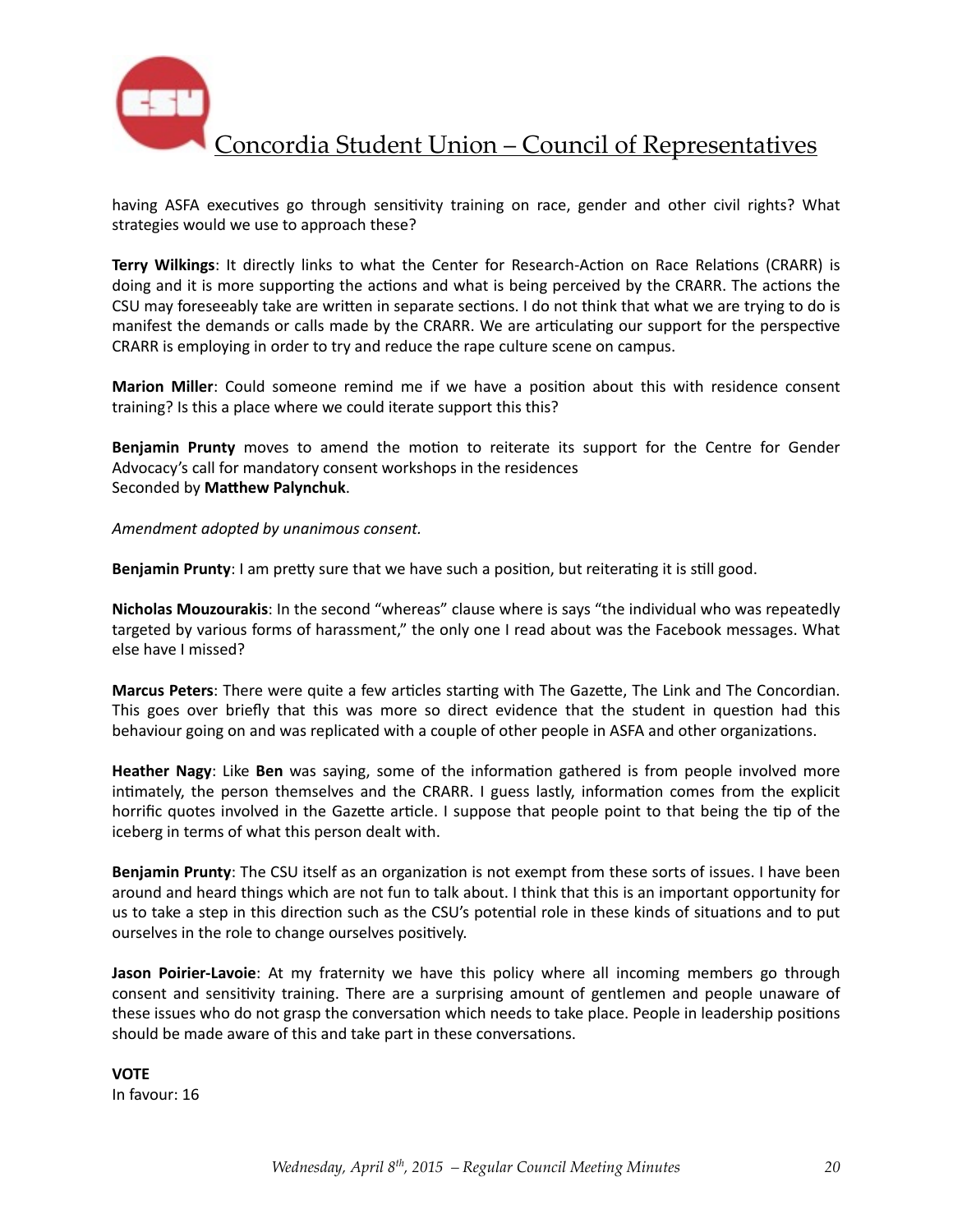

Opposed: 0 Abstentions: 0

*Motion carries.* 

**Heather Nagy**: There was a resolution about Policy Committee developing a code of conduct and implementing mandatory training. Hopefully this will come up next Council meeting.

### **g) UQAM 9 Expulsions**

#### **Benjamin Prunty**:

WHEREAS political targeting is taking place at UQAM against student leaders upholding mandates given to them through their memberships;

WHEREAS the Education Minister, Francois Blais, has already called upon university administrators to expel "two to three students" per day in an attempt to instrumentalize universities in a conflict that exist between society and government policy, not between society and universities;

WHEREAS Blais has publicly referred to students as children;

WHEREAS we recognize that the heavy-handed and paternalistic approach of the government in the face of student democracy will only exacerbate conflicts, as we have seen in 2012;

WHEREAS two students lost their vision in one eye in 2012, as a direct result of government repression;

WHEREAS the Menard Report, commissioned by the provincial government, essentially accuses the provincial government of exacerbating the conflict in 2012;

WHEREAS, highlighting that no lessons have been learned on the part of the provincial government since 2012 as a result of the Menard Report, at a recent protest one student has already been shot point blank in the face by a tear gas canister, and there have been numerous other unacceptable and egregious injuries to students and those acting in solidarity with students at protests;

WHEREAS this context reveals the logic of repression that has filled the walls of UQAM;

WHEREAS success at UQAM, on the part of the administration, represents a superlative threat to student leaders that are upholding, and will uphold, democratic mandates of their respective associations at all universities in Quebec, including Concordia;

WHEREAS the judicialization of political questions, including the use of targeted expulsions against key and well-respected student leaders, and injunctions in lieu of democratic votes, represent perversions of student democracy;

WHEREAS, according to the Quebec Superior court regarding the recent Laurent Proulx ruling, (as paraphrased by the Link) "associations and assemblies preserve pluralism and ensure student representation in political debates";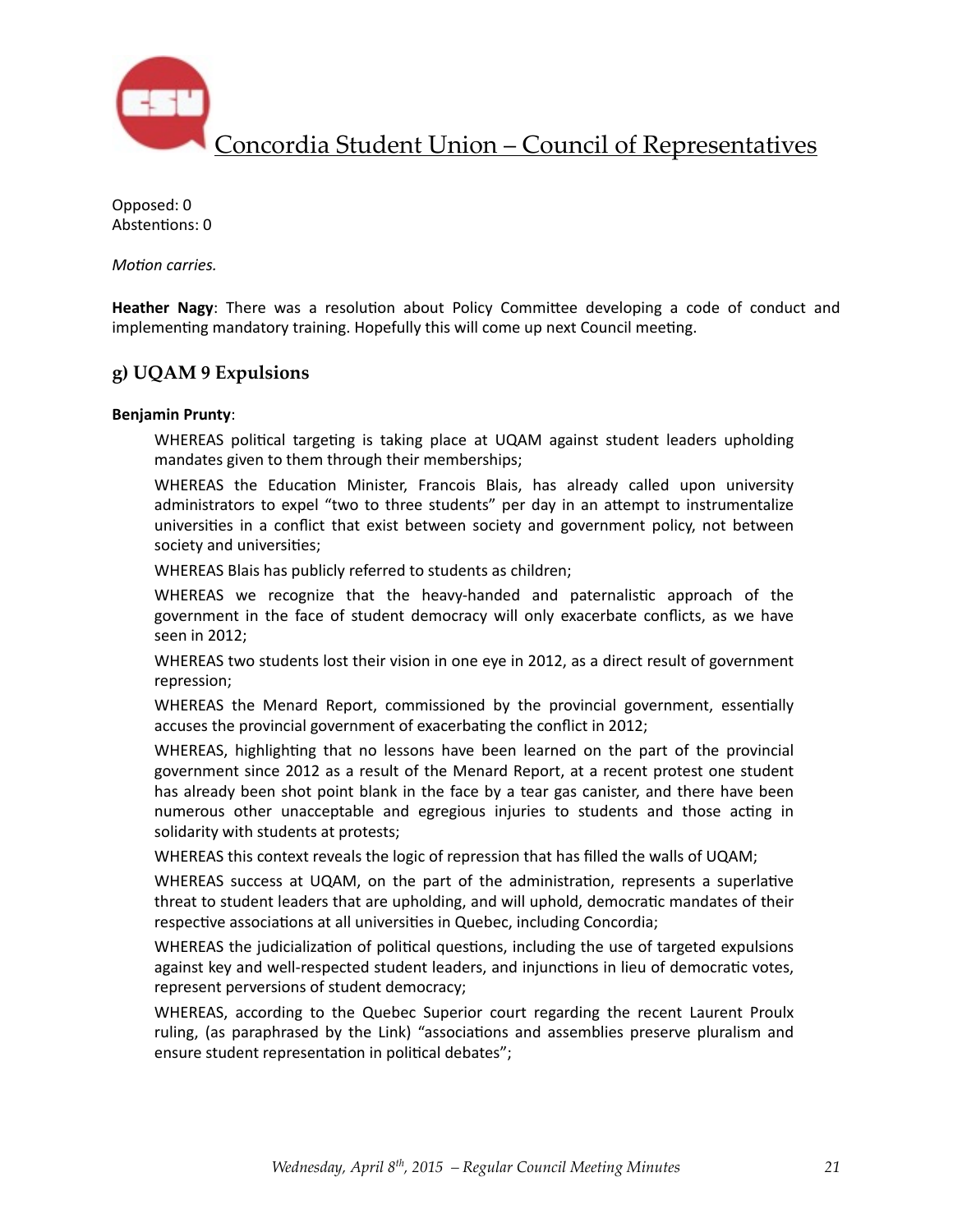

WHEREAS the Quebec Superior court upheld the right for student associations to represent their membership dIrectly, thus empowering students to uphold democratically-derived mandates;

WHEREAS many of our own members have put themselves similarly on the line, in comparison to the UQAM 9, while upholding the mandates of associations that have been derived democratically;

BE IT RESOLVED THAT the CSU takes a position against the political expulsions of students at UQAM, as well as any comparable actions taken against student leaders at any other Cegep or University;

BE IT FURTHER RESOLVED THAT the CSU demand that the expulsions be overturned and the students be reinstated to their former positions within the university;

BE IT FURTHER RESOLVED THAT the CSU generally take a position against using judicial means to solve political questions. Specifically, that the CSU take a position against the use of injunctions to forcefully end strikes in the place of local democratic votes.

Seconded by Matthew Palynchuk.

Benjamin Prunty: Essentially, people not unlike myself and some of you were upholding democratic mandates from student associations at UQAM are being targeted two (2) years after the fact, at the very beginning of a strike movement, very conveniently at the same time as the government is calling to expel students and when the police are being heavy-handed again. Essentially what we are doing to approve of this motion is that we recognize it as political targeting and we are not willing to allow the government or the powers that be to cut off the student movement at its head, and we would be joining the 70 000 or so other students through their representative bodies. It is happening right now and it is a huge issue. I was at UQAM today and there were many riot police and injunctions passing. Because it is a grey area legally speaking, it is easy to say that it is an exploitable legal process akin to back-to-work legislation. It is not illegal to strike in Quebec for students, but it is a grey area as it does not explicitly say in the law that students can strike. This is kind of a grey area and we are reading this as empowering us to strike, and the government is reading it the opposite and allowing injunctions to happen. People in this room have been putting themselves on the line and no one deserves to be punished for upholding democratic mandates. 

Lucy Marshall-Kiparissis: It is not super relevant, but to give context of what is happening at UQAM – the professors are recognizing that this is a violation of the democratic process.

**Jason Poirier-Lavoie**: If all of the "whereas" clauses remained together, I would wish to keep all of this in its form or not drop the preamble. I would like to express my desire to notwithstand that custom.

Benjamin Prunty: We exist outside of Roberts Rules with the Positions Cook because we take the stuff passed at Council and the referendum questions passed, interpreted by Council and a committee and regurgitated into the positions book into a position.

**Terry Wilkings**: The way this is done is that it makes reference to the minutes where the positions were adopted. In the minutes it makes reference to the "whereas" clauses. I feel that if we want something to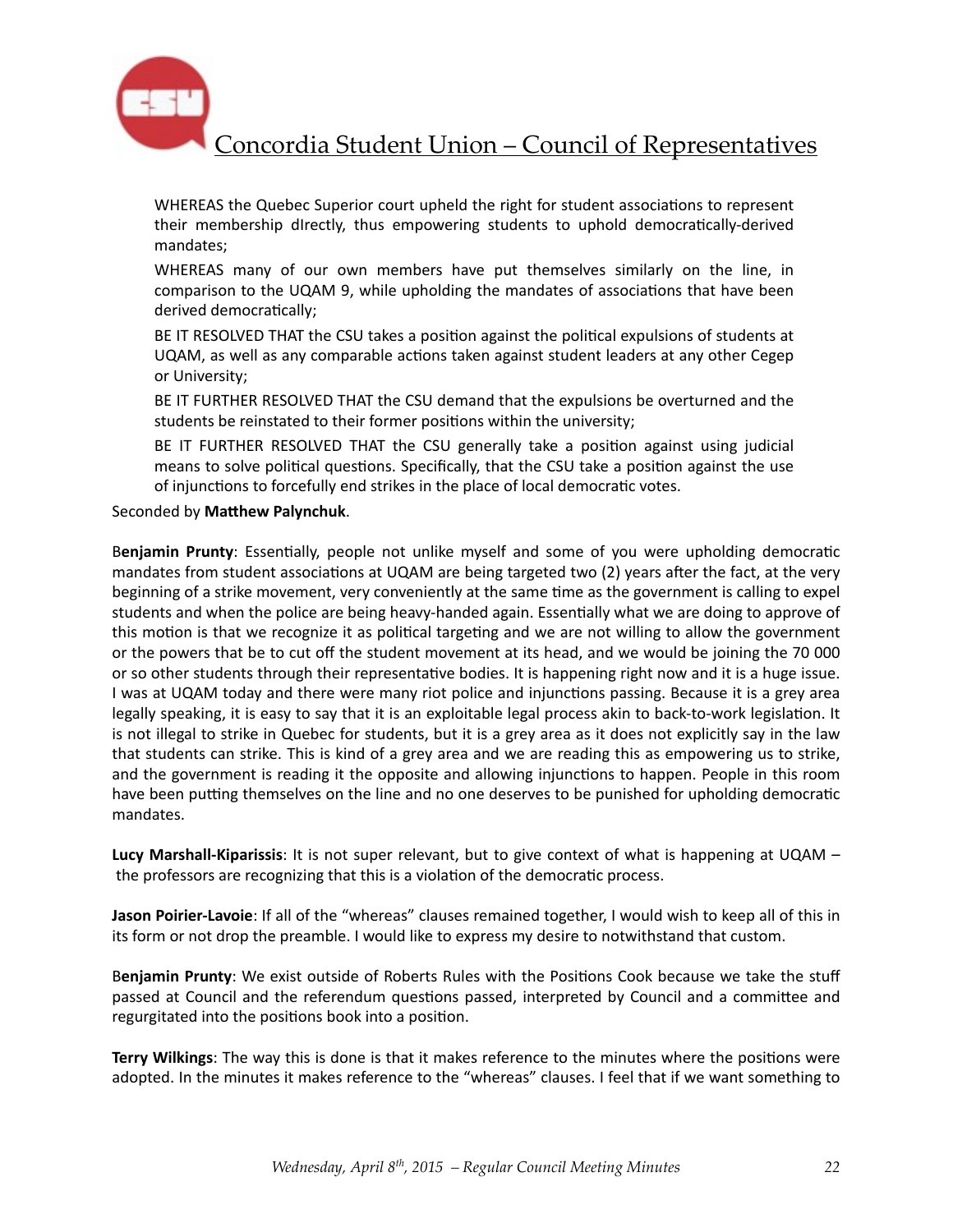

be formally included in Positions Book, it should be included in the form of a resolution. It is already subjective. I just do not know if we should be expanding it further.

**Terry Ngala**: Just to go back to the context  $-$  since the incidents in 2012, what has been the reaction from the government? Have they responded?

**Benjamin Prunty**: The PQ issued the Menard report which pointed the finger back at the government itself while in power. The Liberal government, I would say, have taken an approach of becoming more heavy-handed. After they produced Loi  $78 -$  the hammer started coming down on student associations. There were fourteen or so different community groups called "assemblés populaires autonomes du Quebec". This was a spontaneous occurrence and people came out with casseroles on their porches and had protests and Mayor Tremblay urged people to stay on their balconies, but of course they went on the streets. You would think they would have learned from that. In Ontario they kettled for one weekend and had to apologize. In the UK it was outlawed because of a casualty maybe. In anglo-saxon countries this is not a practice we are typically proud of using, however the SPVM continues to use this. No level of political pressure will stop this. It is effectively repressive behaviour. If I go to protests, it is difficult for me to go to work the next day.

#### **VOTE**

In favour: 14 Opposed: 0 Abstentions: 2 (Nicholaos, Emma)

#### *Motion carries.*

**Benjamin Prunty:** We are in real-time right now and responding to fast-changing environments and large bureaucracies who are not the best at addressing these kinds of issues. It important to take these positions. It has also been suggested that if this goes through, I will write a letter. This is not outside the realm of possibilities.

### **h) AGM**

Heather Nagy moves that the CSU holds their Annual General Meeting on Thursday, April 30<sup>th</sup>, 2015. Seconded by **Thomas Radcliffe**. 

**Heather Nagy**: The Standing Regulations and Bylaws point to April 30<sup>th</sup>, or end of April. Also, we already booked the space.

**Gemma Acco:** What time will it be at?

**Heather Nagy:** 17h00 to 21h00 is one idea floating around.

**Marcus Peters:** Do you have it booked from 17h00 to 21h00?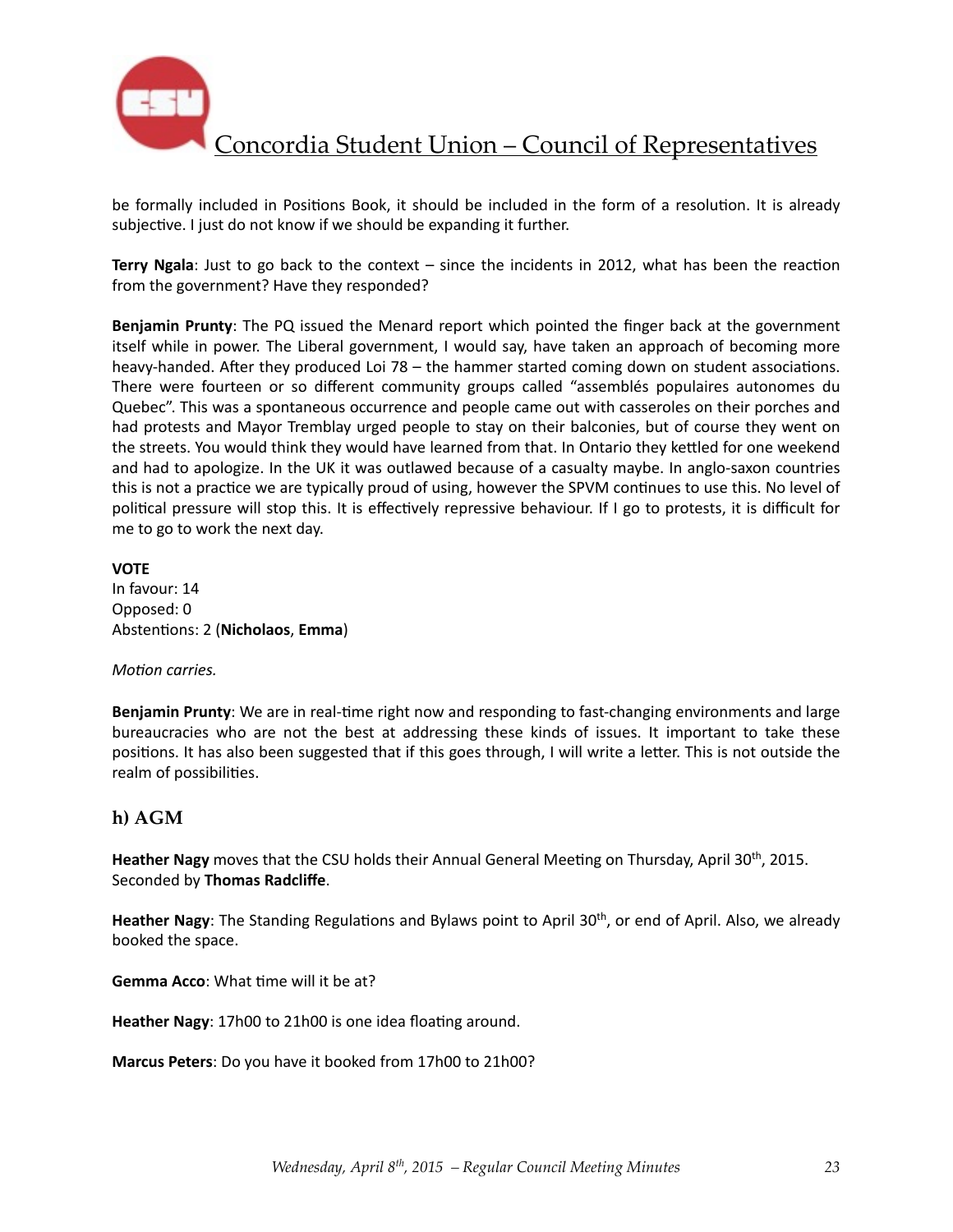

Heather Nagy: I cannot remember. I think Yu-Hui booked it from 16h00 onwards. There will be food and presentations and such. It will be the presentation of the audited books of the previous year, the auditing tender process for us – that is when the auditors are appointed and ratified. There will also be the executives' end of mandate reports.

Lucy Marshall-Kiparissis: On that topic, is there any strategy to do outreach for attendance?

**Terry Wilkings**: I spoke about this briefly today – quorum is thirty (30) and we would like to surpass that substantially. We will be using all of the tools at the disposal of the CSU – the mailing list, Facebook page and posters. We do understand that this time around it is in a difficult time for students as it is during exams, whereas last year was more favourable since exams ended earlier. I still feel that we will effectively communicate with students, which hopefully Council will approve today. Also, this is the last possible day to do it.

**Marcus Peters**: Quorum is really thirty (30)?

**Benjamin Prunty**: The AGM is not really the same as a general assembly where the quorum is 450. The AGM is more of a receiving of documents. It is like housekeeping  $-$  we do not take motions from the floor or anything like that.

**VOTE** In favour: 13 Opposed: 0 Abstentions: 1 (Nicholaos)

*Motion carries.* 

## **10. QUESTION PERIOD & BUSINESS ARISING**

**Benjamin Prunty**: This is about the CUSACorp report and a shareholders meeting which I said we would be having. From our perspective it would make sense to wait for next month when the business plan is finalized. We have a report ready to go out which is pretty much finished and you will have it for next meeting. It did not seem like an efficient use of our time to have one now.

## **11. ANNOUNCEMENTS**

**Marcus Peters**: About the occupation of UQAM – now that we have a motion supporting people not being expelled, you are insured to some degree.

**Marion Miller**: I will mention UQAM having a demonstration against political repression and austerity in a fossil fuel economy. I am in an urban clay class and we are doing urban art installations and ceramics on campus and I invite you to explore.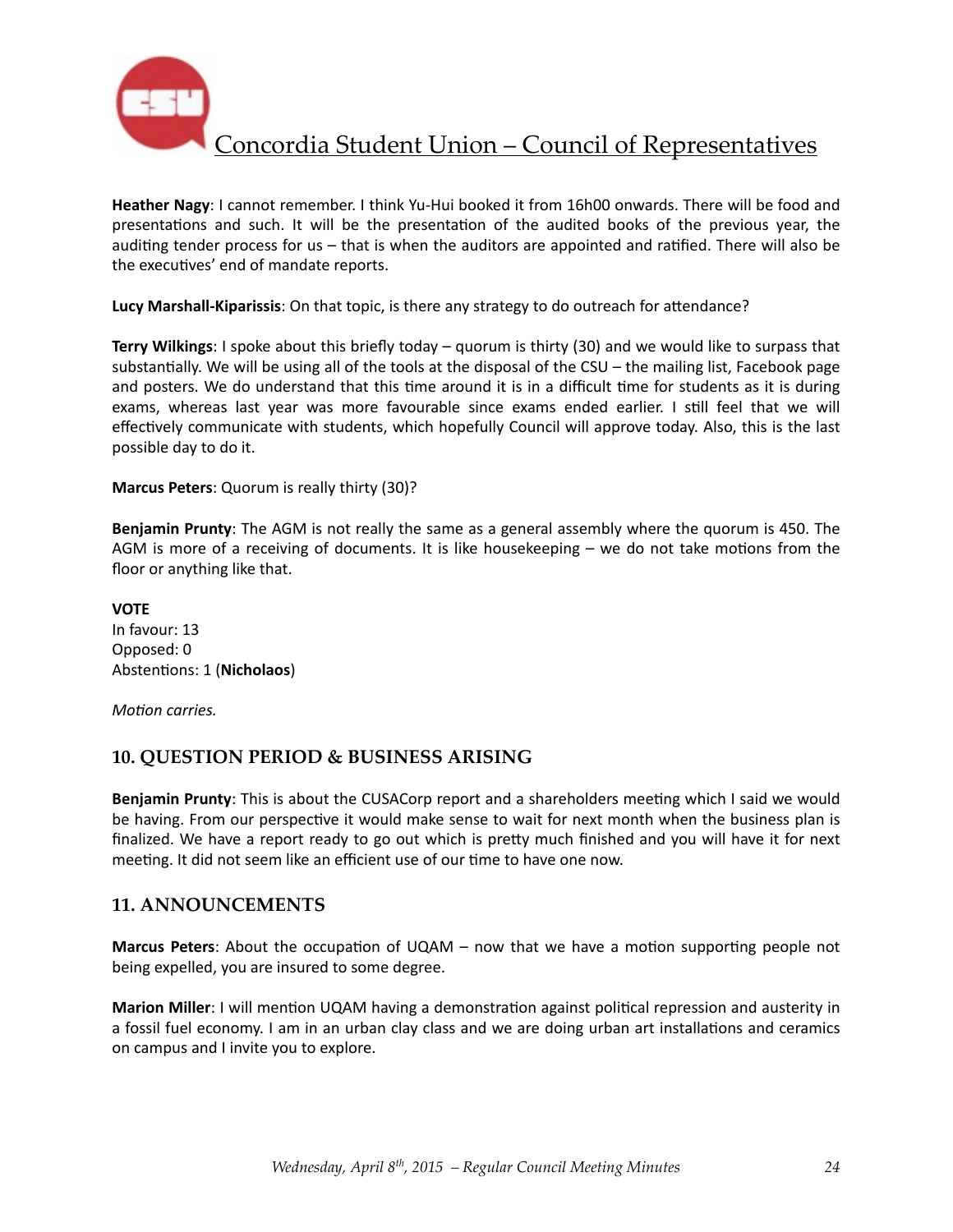

**Jason Poirier-Lavoie**: I am founding a society of parliamentarians – the goal is to train people on chairing meetings and educate clubs on parliamentary procedures amongst other things. We are looking for people with spare time.

**Lucy Marshall-Kiparissis:** Just to mention my conflict of interest, I work for CJLO – we just renovated our recording studio, it is extremely affordable for students and community groups and it is there in a professional capacity space. This exists at Loyola and you can see it any time. It is rad and shiny now.

**Jeremy Blinkhorn**: The final print sale from the Fine Arts clubs is being shown at the FOFA gallery. It is the last time to get affordable art from students.

**Jeremy Tessier**: Tomorrow at 18h00 in the Hive there is a community public organizer from New York City coming to talk about community organizing in New York. He is really influential in public housing units in New York and this will be followed by a wine and cheese in the Geography Department.

**Gabriel Velasco**: The Hive Cafe is having a special general assembly next Thursday, April 16<sup>th</sup> at 19h00. You should have all gotten an invite by email. Everyone is welcome to come an there will be updates in general financial affairs and they will be electing a board of directors.

**Jeremy Blinkhorn**: There is a talk being held in the JMSB auditorium - Analyzing intersections between trend forecasting in contemporary markets and harvest productions.

Terry Wilkings: Next Council is the last council together so I hope that we can all have a fun post-Council bash. 

**Anthony Garoufalis-Auger**: If people are interested in going to Quebec City for Saturday, buses are leaving around 9h30 Saturday morning. There is a reservations list but I can see what I can do about getting people on it. We will be coming home at 21h30 at night and after the demonstration there will be a talk titled "Action Climate – United Against Hydrocarbons" and frontline activists will be speaking there. We will be talking about the next steps.

**Benjamin Prunty**: We unceremoniously congratulated people earlier, but Jason and Caitlin won seats in their respective elections.

### **12. ADJOURNMENT**

**Marcus Peters** moves to adjourn. Seconded by **Jeremy Tessier**. 

**VOTE**  In favour: 16 Opposed: 0 Abstentions: 2

*Motion carries.*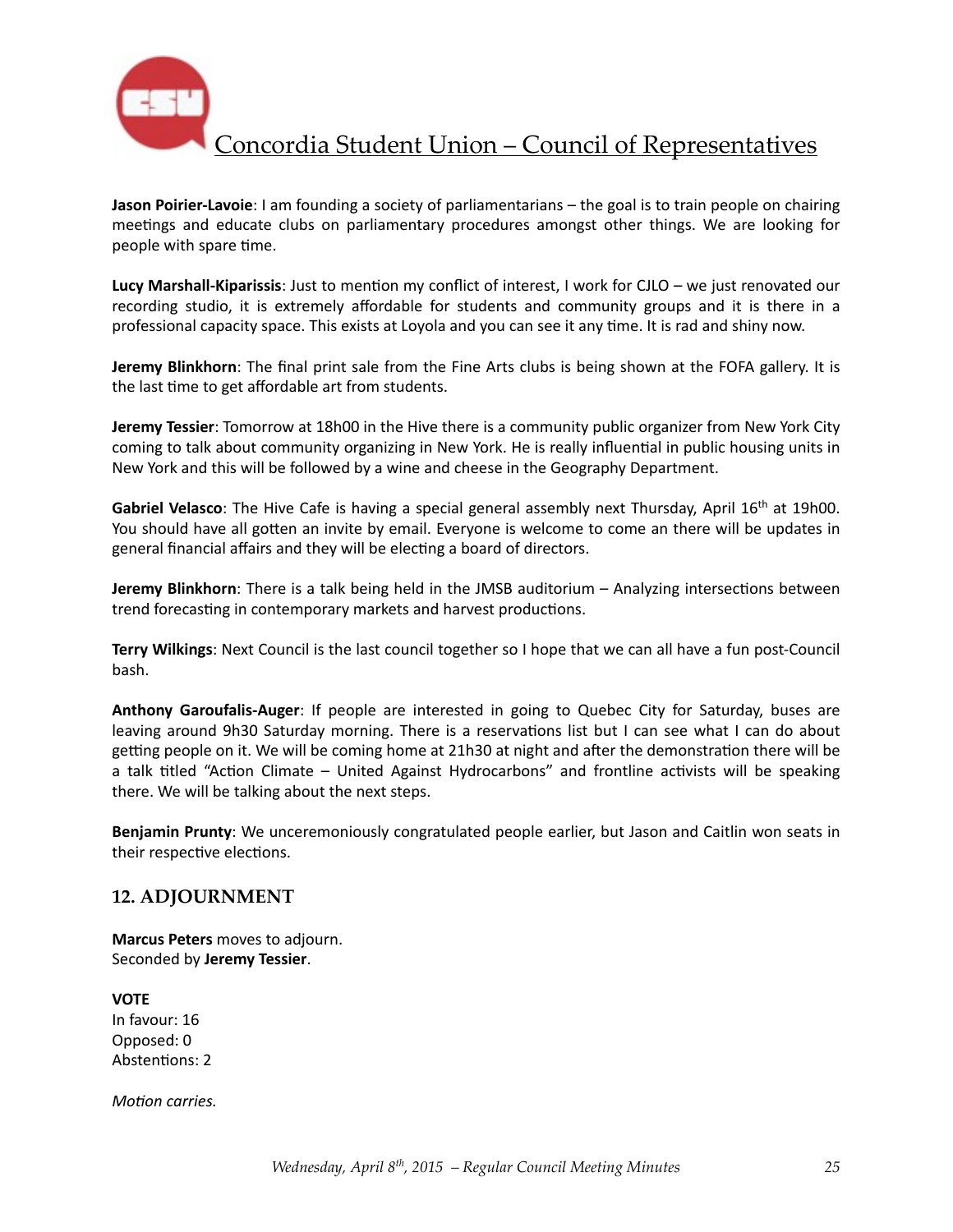

*Meeting is adjourned at 21h46.*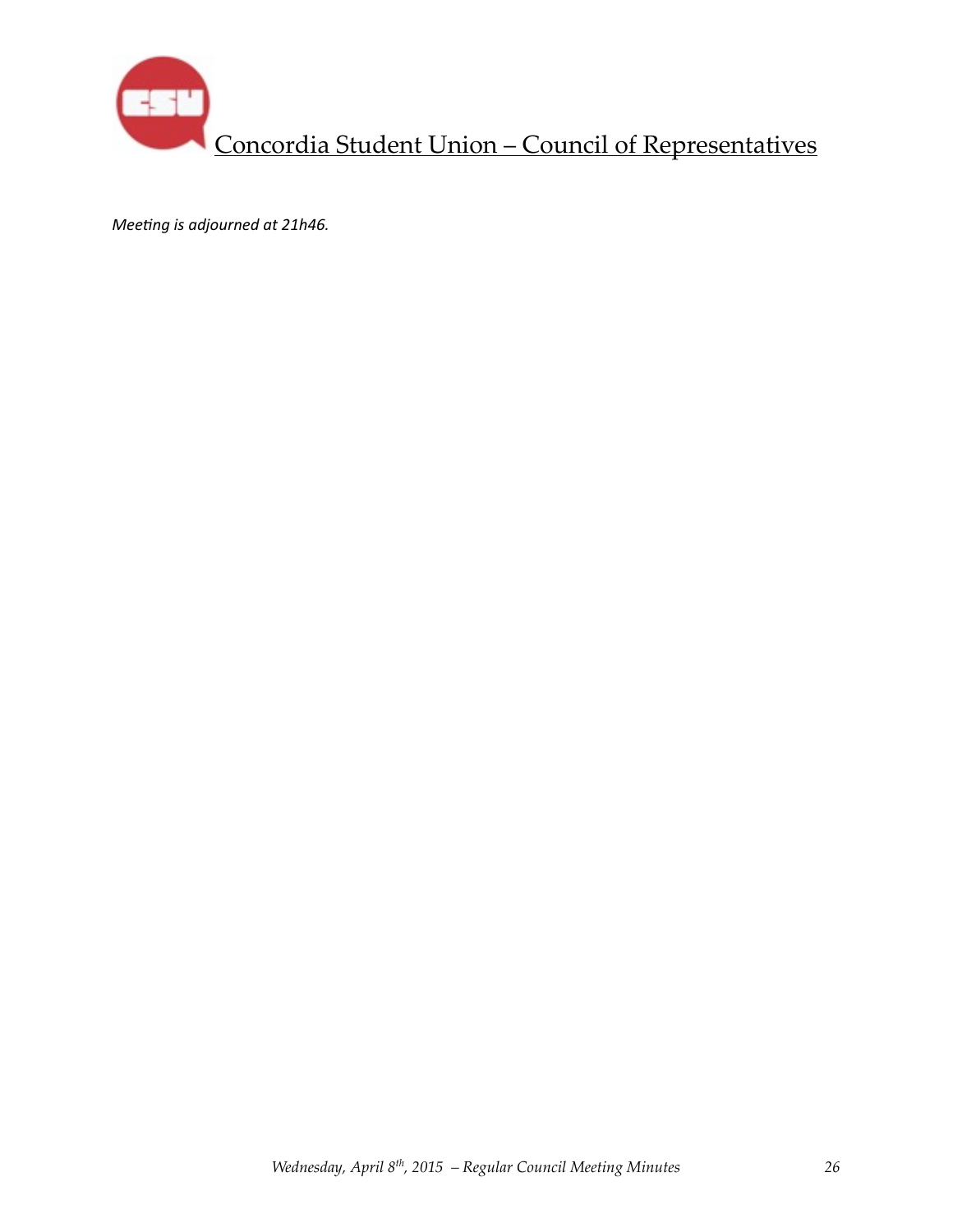

# **CSU Special Council Meeting Wednesday, April 8th, 2015 H-767, 18h30, S.G.W Campus**

## **Summary of Motions Carried**

## **2. ROLL CALL**

A motion was carried to excuse Caroline Messier-Gémes. *– Benjamin Prunty (MaThew Palynchuk)* 

## **3. APPROVAL OF THE AGENDA**

A motion was carried to approve the late documentation which was sent out.

*– Benjamin Prunty (Jason Poirier-Lavoie)* 

A motion was carried to excuse the non-submission of the VP External & Mobilization Report and the External & Campaigns Committee Report, and to waive the \$100 penalty, as per Standing Regulation 377. 

*– Anthony Garoufalis-Auger (Jason Poirier-Lavoie)* 

## **9. NEW BUSINESS – SUBSTANTIVE**

## a) Policy Committee Report (March 31<sup>st</sup>, 2015)

A motion was carried to approve the March  $31<sup>st</sup>$ , 2015 Policy Committee report.

*– Terry Wilkings (Benjamin Prunty)* 

## **b) Position - Increasing Government Revenues**

### The following motion was carried:

WHEREAS, the CSU has a position against the privatization of public services that was recently adopted in the general election.

WHEREAS, the CSU has a position against cuts to the academic sector, and public sector in general, that was adopted in the 2014 by-election in November.

BE IT RESOLVED THAT the CSU adopt a position in favour of increasing the number of income tax brackets, in a progressive manner, to raise government revenues while reducing the amount of income tax being paid by the majority of the population.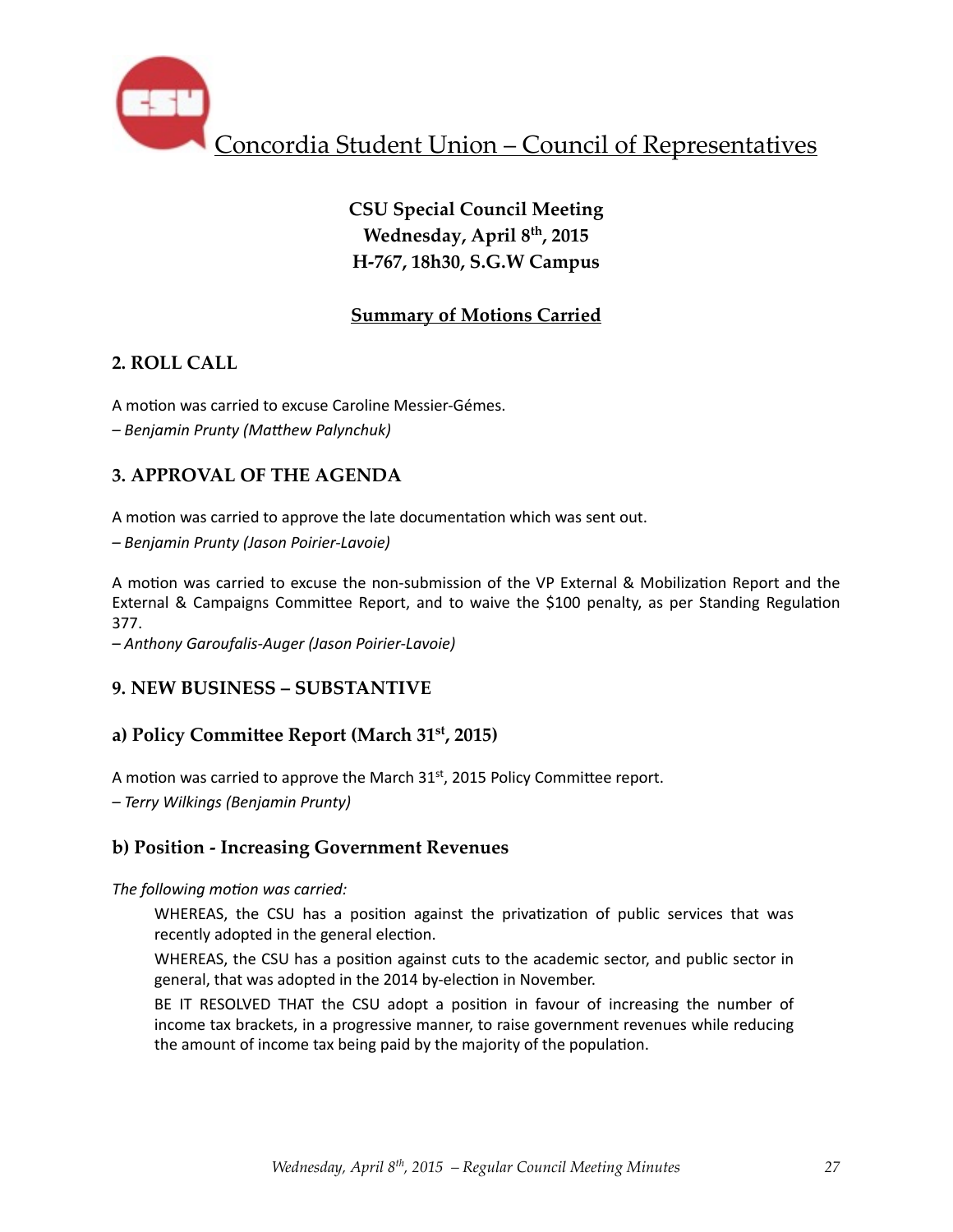

BE IT FURTHER RESOLVED THAT the CSU adopt a position in favour of removing Federal and Provincial government subsidies to the fossil fuel industry, and Plan Nord resource exploitation activity, as a method to increase government revenues.

*– Benjamin Prunty (Terry Wilkings)* 

### **c) Burritoville Project (Food-System SPF)**

A motion was carried to approve the funding, contingent on the successful purchase of the business, with expenses to be taken out of the Student Space, Accessible Education and Legal Contingency (SSAELC) fund.

*– Benjamin Prunty (Angelica Novielli)* 

### **d) Reggie's Project**

A motion was carried to put aside the \$1.8 million, recently voted for by the students for the Reggie's project, in escrow with our lawyer, as requested by Peter Bola, the Associate VP of Facilities Management. 

 $-$  Heather Nagy (Thomas Radcliffe)

A motion was carried to excuse Taimur Tanoli's absence.

*– Gemma Acco (Terry Wilkings)* 

### **e) Proposal for Small 7th Floor Lounge Theatre Space**

A motion was carried to have the board take a position supporting the seventh-floor lounge theatre space project, with the understanding of the numbers presented in the document today will be significantly inflated should the project come to fruition, and the notion that we would like to see this project move forward conceptually.

*– Terry Wilkings (Benjamin Prunty)* 

### **f) Sexual Harassment/Safe Campus in Student Associations**

#### The following motion was carried:

WHEREAS recent developments have brought to light incidents of misogynistic, sexist, racist, and general discriminatory behaviour by two male executives at the Arts and Science Federation of Associations (ASFA);

WHEREAS the individual who was repeatedly targeted by various forms of harassment sought assistance from the University's Dean of Students Office and subsequently the Office of Rights and Responsibilities at Concordia University and was refused support and help;

WHEREAS there is currently a complaint being filed on behalf of the targeted individual by the Center for Research-Action on Race Relations (CRARR) with the Human Rights Commission;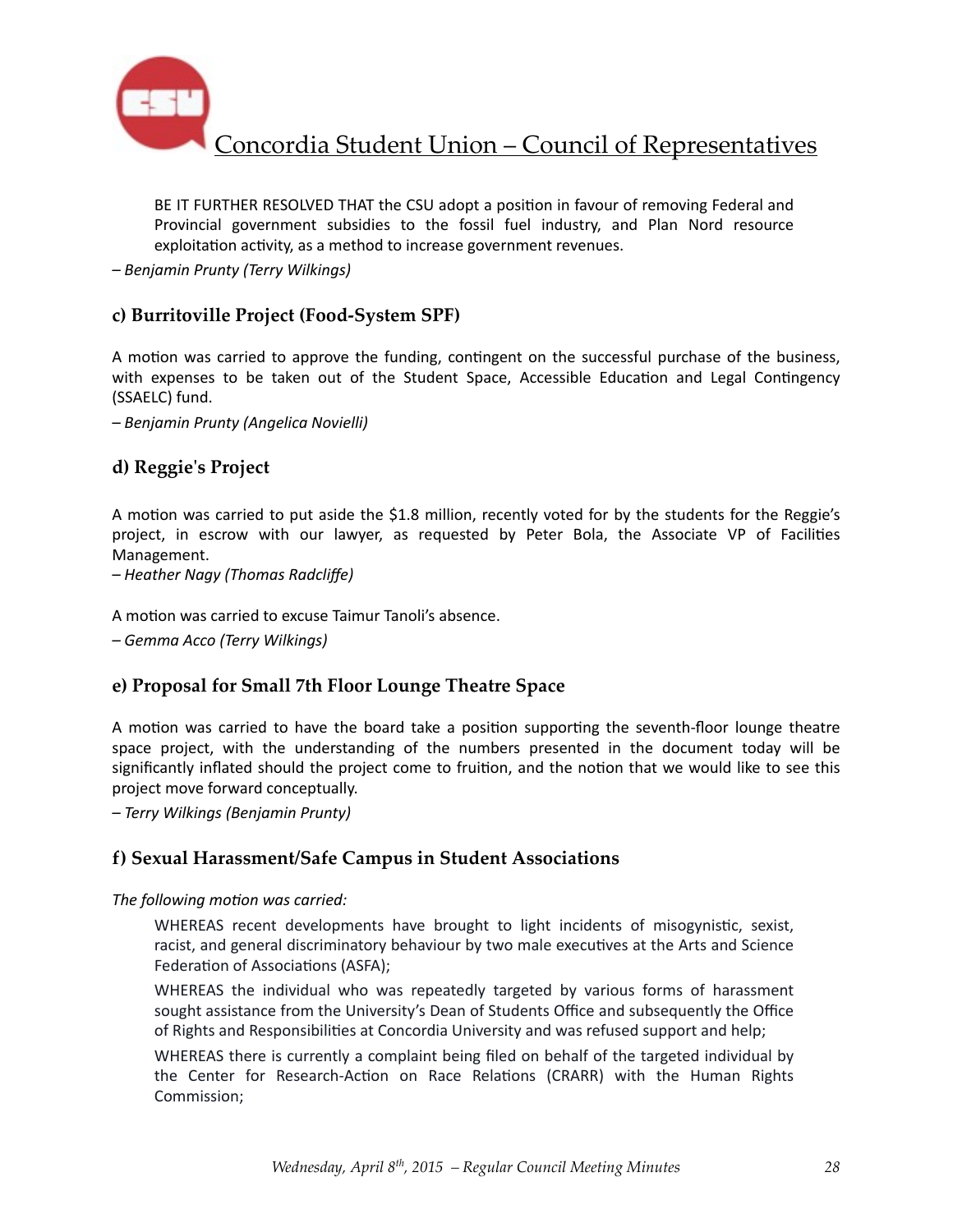

BE IT RESOLVED THAT the CSU take a position in support of the student targeted and known in the Gazette article as Mei-Ling (not her real name) in her efforts to address the issues of racism, sexism, misogyny, and general discrimination within the Arts and Science Federation of Associations and the two men accused as part of the incident;

BE IT FURTHER RESOLVED THAT the CSU deplore the inaction of the Dean of Students Office and the Office of Rights and Responsibilities following their cognizance of persistent racist, sexist, misogynistic, and general discriminatory behaviour occurring within the Concordia community;

BE IT FURTHER RESOLVED THAT the CSU denounce the selective communication of the Office of Rights and Responsibilities with Mei-Ling as to her rights and responsibilities, effectively preventing restorative justice from being pursued through internal mechanisms within Concordia;

BE IT FURTHER RESOLVED THAT the CSU calls on the University to begin an open investigation into how the negligent oversight resulted between the Office of Rights and Responsibilities, the Dean of Students Office, and Mei-Ling, in regards to the process by which her case was mishandled:

BE IT FURTHER RESOLVED THAT the CSU denounce the lack of any specific policy on sexual harassment and sexual assault in the Code of Rights and Responsibilities and the lack of survivor oriented support by the Office of Rights and Responsibilities;

BE IT FURTHER RESOLVED THAT the CSU support CRARR's call for mandatory sensitivity training on race, gender and other civil rights issues for all ASFA executives for the next two years including the two men accused, and the creation of an independent task force to develop concrete ways to combat and prevent racism, sexism and sexual violence in its activities;

BE IT FURTHER RESOLVED THAT the CSU adopt the implementation of mandatory and accessible consent and sensitivity training on race, gender and other civil rights issues for all students in representative positions appointed or elected, and encourage other student associations on campus as well as the University's administration to institutionalize similar processes for individuals in positions of leadership;

BE IT FURTHER RESOLVED THAT the CSU Policy Committee explore and implement a code of conduct on sexual assault and harassment which is to be presented to Council in the near future;

BE IT FURTHER RESOLVED THAT the CSU adopt a position in support of formally including the Centre for Gender Advocacy in any University committee, working group, task force, or other deliberative body that reviews or engages with topics of sexual assault, sexual harassment, gender based harassment or violence, present and future.

BE IT FURTHER RESOLVED THAT the CSU reiterate its support for the Centre for Gender Advocacy's call for mandatory consent workshops in the residences

*– Heather Nagy (Angelica Novielli)*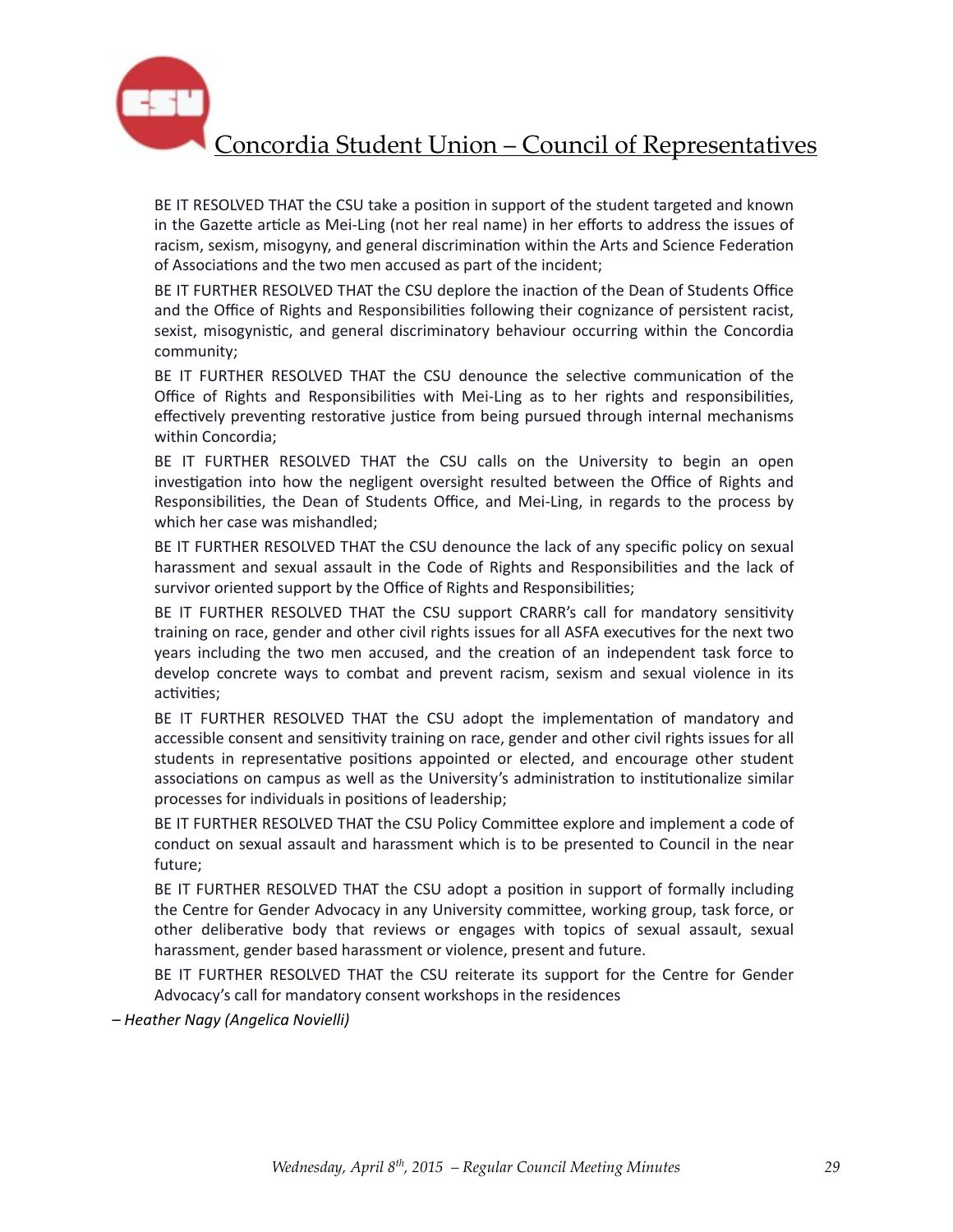

## **g) UQAM 9 Expulsions**

The following motion was carried:

WHEREAS political targeting is taking place at UQAM against student leaders upholding mandates given to them through their memberships;

WHEREAS the Education Minister, Francois Blais, has already called upon university administrators to expel "two to three students" per day in an attempt to instrumentalize universities in a conflict that exist between society and government policy, not between society and universities;

WHEREAS Blais has publicly referred to students as children;

WHEREAS we recognize that the heavy-handed and paternalistic approach of the government in the face of student democracy will only exacerbate conflicts, as we have seen in 2012;

WHEREAS two students lost their vision in one eye in 2012, as a direct result of government repression;

WHEREAS the Menard Report, commissioned by the provincial government, essentially accuses the provincial government of exacerbating the conflict in 2012;

WHEREAS, highlighting that no lessons have been learned on the part of the provincial government since 2012 as a result of the Menard Report, at a recent protest one student has already been shot point blank in the face by a tear gas canister, and there have been numerous other unacceptable and egregious injuries to students and those acting in solidarity with students at protests;

WHEREAS this context reveals the logic of repression that has filled the walls of UQAM;

WHEREAS success at UQAM, on the part of the administration, represents a superlative threat to student leaders that are upholding, and will uphold, democratic mandates of their respective associations at all universities in Quebec, including Concordia;

WHEREAS the judicialization of political questions, including the use of targeted expulsions against key and well-respected student leaders, and injunctions in lieu of democratic votes, represent perversions of student democracy;

WHEREAS, according to the Quebec Superior court regarding the recent Laurent Proulx ruling, (as paraphrased by the Link) "associations and assemblies preserve pluralism and ensure student representation in political debates";

WHEREAS the Quebec Superior court upheld the right for student associations to represent their membership directly, thus empowering students to uphold democratically-derived mandates;

WHEREAS many of our own members have put themselves similarly on the line, in comparison to the UQAM 9, while upholding the mandates of associations that have been derived democratically;

BE IT RESOLVED THAT the CSU takes a position against the political expulsions of students at UQAM, as well as any comparable actions taken against student leaders at any other Cegep or University;